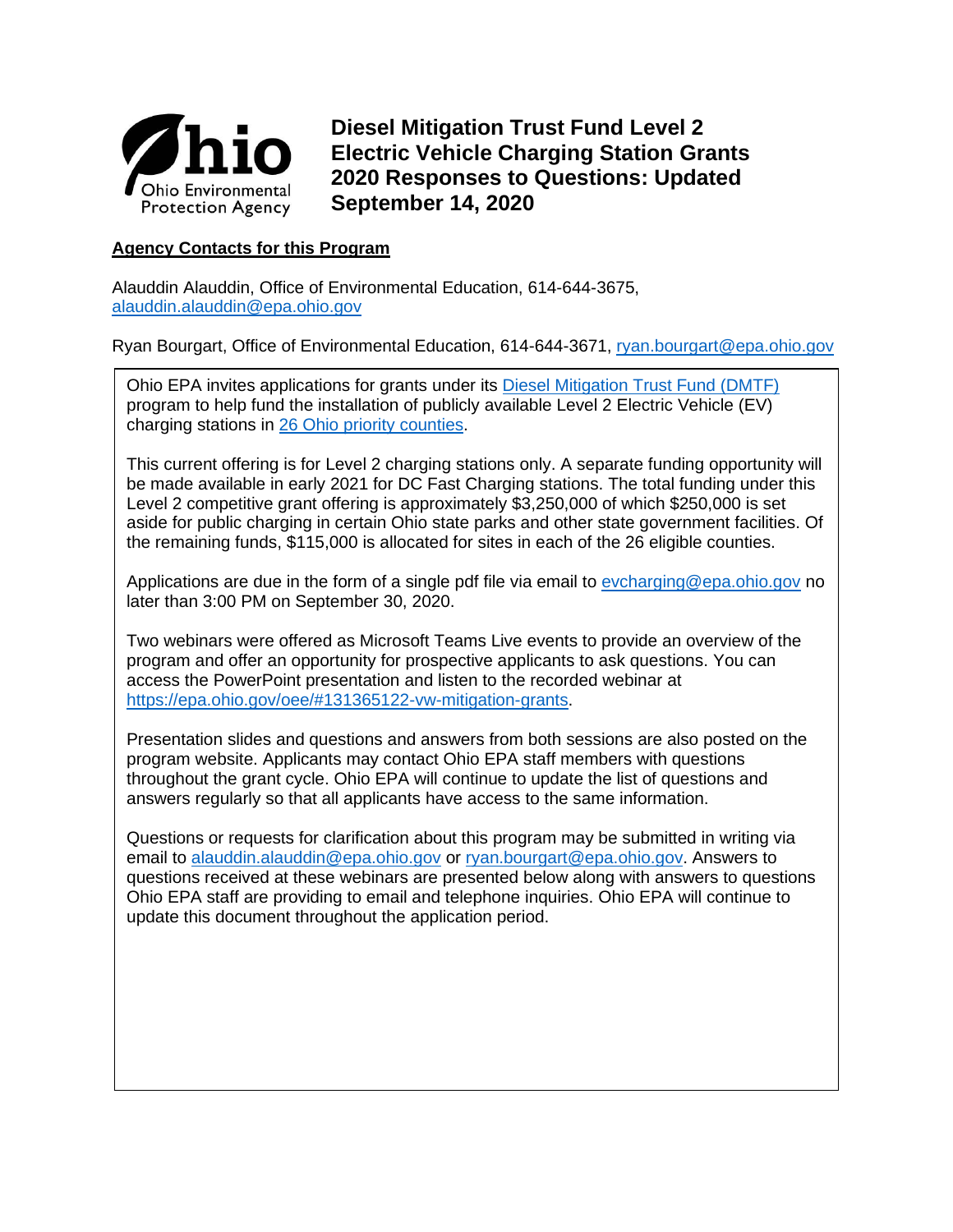# **Question 1: Is there a list of available contractors we could use to get quotes?**

**Response:** Ohio EPA does not maintain a list of contractors. However**,** Ohio DAS does have signed state term service contracts with 7 vendors ready for public entities to use regardless of funding source. Applications using one of these contracts will receive a higher ranking during application review.

Details and contact information for the Ohio DAS contracts are below:

Contract Number: RS900320 Index Number: GDC169 Contact: Donna Davies, [Donna.Davies@das.ohio.gov,](mailto:Donna.Davies@das.ohio.gov) (614) 728-3729 <https://procure.ohio.gov/proc/viewContractsAwards.asp?contractID=36761>

# **Question 2: Is it possible to apply for DCFC funds retroactively?**

**Response:** Unfortunately, our program rules do not allow us to fund any activities that were started prior to an executed grant agreement between the Ohio EPA and the grantee. We anticipate executing grant agreements for Level 2 charging stations around December. With our DCFC application cycle opening around February 2021, the grant agreements for that program would likely be signed around August 2021.

# **Question 3: We are a company that works with state agencies on EV charging programs and would like to know if we could be a resource to this program.**

**Response:** In order to make the maximum amount of funding available in the form of grants to Ohio businesses and communities, our VW program is structured in a way that, while program development and administration occurs in-house, activities like site acquisition, engineering, construction and management are left to the applicant. We are encouraging solution providers, planning agencies and electric utilities to reach out to potential site hosts to form high quality proposals for potential EV charging locations. There is a DriveOhio report, released on June 30, 2020 and available at [drive.ohio.gov,](file://///fs.ohio.gov/epashares/censupp/DATA/EEF/VW/EV%20Charging%20RFP/2020%20DMTF%20Level%202%20EVSE%20RFA/Outreach%202020%20EV%20L2%20RFA/Outreach%202020%20VW%20Fleet%20RFA/drive.ohio.gov) about expanding EV access throughout Ohio. This study will help guide program decisions as we implement the EV charging infrastructure funding portion of the VW/DMTF program in Ohio. This report may help your company focus its outreach efforts to potential site hosts in the 26 VW/DMTF eligible counties.

# **Question 4: Is the DMTF EV charging infrastructure funding only available to entities within the 26 counties? Are there exceptions with the state parks?**

**Response:** The VW/DMTF grant program (both vehicle replacement and EV charging components) is limited to the 26 priority counties. Funding for state parks is limited to those within these counties. When determining which projects to fund, applications will be separated by county first, then ranked according the ranking criteria. Based on applications received, should there be funds left over from one county and worthy unfunded applications in another, we reserve the right to reallocate funding as needed. We encourage applications for charging locations in all 26 counties.

# **Question 5: Are public libraries eligible to be funded?**

**Response:** If a public library is within an eligible county and charging stations are publicly available, they are eligible under the program. Please note that any activities initiated ahead of a grant award will not be eligible for reimbursement under our program.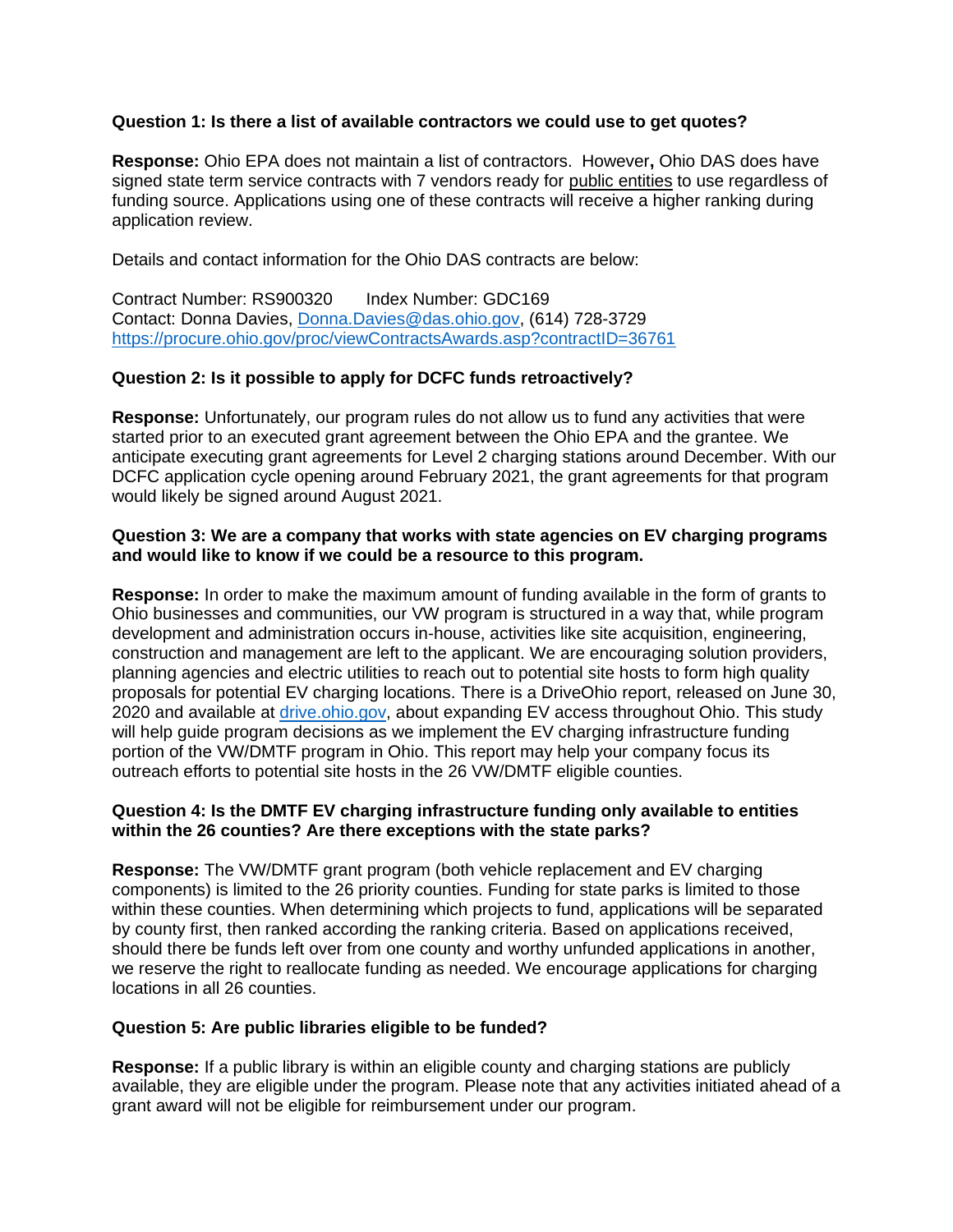# **Question 6: Are the webinars for this program mandatory or optional?**

**Response:** Attending the webinars is optional but attending one of them is strongly encouraged. Attending both is unnecessary.

## **Question 7: The RFA states that the map of EV chargers generated online should be emailed to administrators' emails. Is this in addition to submission at evcharging@epa.ohio.gov, or should the map just be attached to this email address?**

**Response:** The map generated must be inserted into the one combined application file and emailed as a pdf to [evcharging@epa.ohio.gov.](mailto:evcharging@epa.ohio.gov)

### **July 10 Update:**

# **Question 8: Could a charger at a business used for fleet vehicles overnight, and available to the public during the day be eligible for funding under this program?**

**Response:** A charger at a business is eligible provided it is publicly accessible at least 16 hours a day during prime business or daylight hours. Preference will be given to locations that are available 24 hours a day and do not have limited access or availability (e.g. behind a fence, in a gated parking lot closed to the public after hours, etc.). Beyond the 16 hours required per day, if the business would like to charge its vehicles overnight during the remaining 8 hours, that is an allowable use of the charger.

## **Question 9: What are the criteria for being selected for an award and how are they weighed? Can you provide any further guidance on how applicants can assess their competitiveness when reviewing various possible locations for application?**

**Response:** Projects will be assessed based on 9 criteria: 1) Cost-effectiveness, 2) Availability, 3) Relative location, 4) Traffic, 5) Amenities, 6) Multiple chargers, 7) Scalability/Future proofing, 8) State term contract for public entities, and 9) Destination charging. These criteria are explained in the RFA document on our website at [https://epa.ohio.gov/Portals/42/documents/VW/DMTF-EVSE-Level2-RFA.pdf.](https://epa.ohio.gov/Portals/42/documents/VW/DMTF-EVSE-Level2-RFA.pdf)

# **Question 10: Are rights-of-way and public streets considered government owned sites for chargers?**

**Response:** Yes. However, please note that applications with street chargers will need to make a strong case for how they will be operated and maintained in a way that prevents vandalism or other damage and keeps them in service during the reporting period and beyond.

# **Question 11: There was an old incentive from Ohio EPA that discounted 15% of the cost of the purchase of EV charging stations. Is this a new program independent from that, or a replacement?**

**Response:** We are not aware of such an incentive from the Ohio EPA. This is a standalone program offered by the Ohio EPA as it administers the VW settlement fund dollars in Ohio.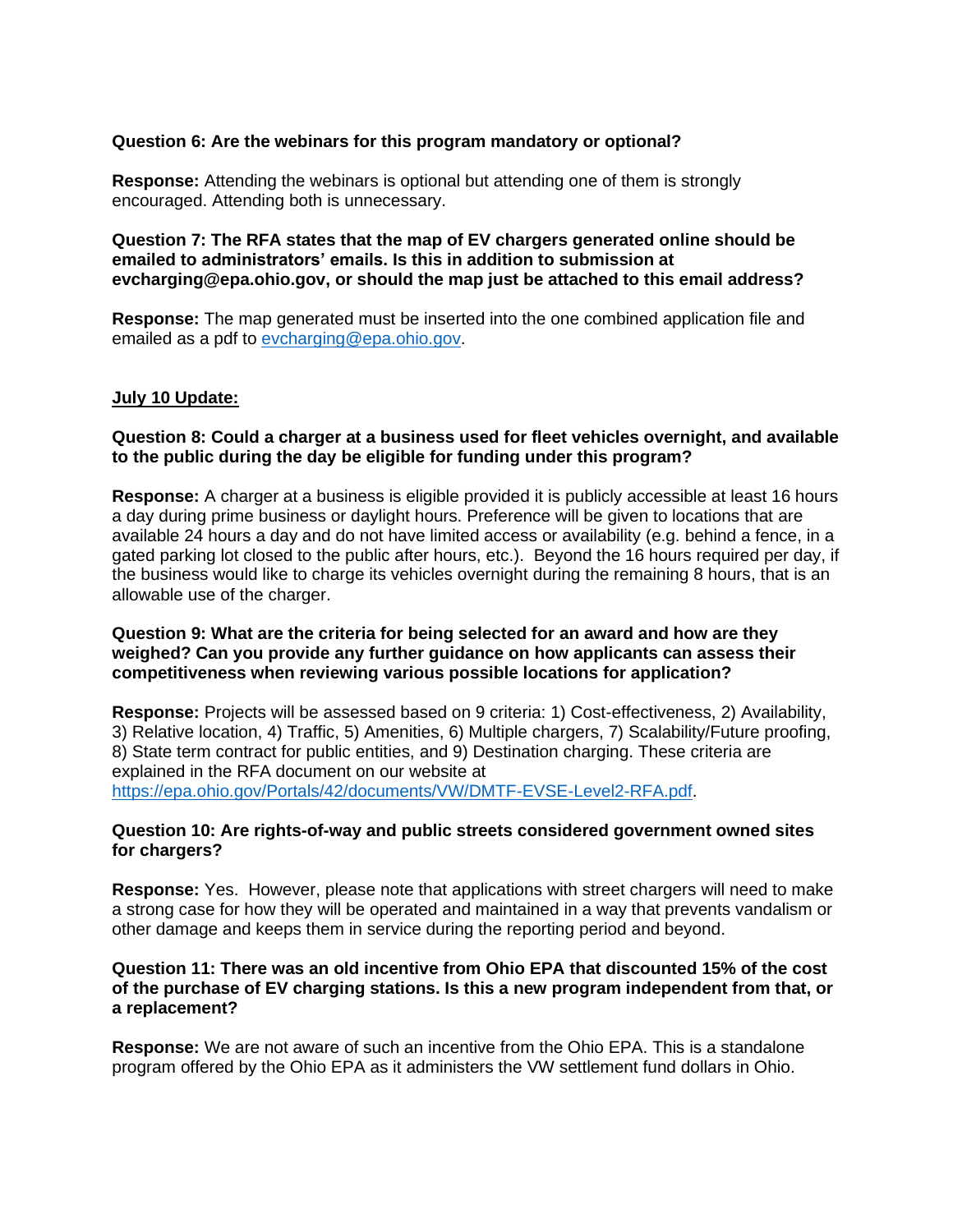# **Question 12: Will the PowerPoint and recording of the webinar be available?**

**Response:** Yes, the PowerPoint and webinar recording are available on our website at [https://epa.ohio.gov/oee/#1844010701-dmtf-2020-request-for-applications-for-level-2-electric](https://epa.ohio.gov/oee/#1844010701-dmtf-2020-request-for-applications-for-level-2-electric-vehicle-charging-stations)[vehicle-charging-stations](https://epa.ohio.gov/oee/#1844010701-dmtf-2020-request-for-applications-for-level-2-electric-vehicle-charging-stations). We will update this document either every week or every other week while the grant application cycle is open.

## **Question 13: Are hotels eligible sites?**

**Response:** Hotels are eligible sites. However, applications for chargers at hotels must demonstrate clearly how they will ensure that the chargers are publicly available and not limited to guests only.

## **Question 14: Are government office parking garages and municipal parking lots that have parking fees and are open to the public eligible?**

**Response:** Yes, if the parking garages and lots are open to the public, they are eligible. This program doesn't make a distinction between sites that charge for parking and those that do not.

### **Question 15: Can we use other non-federal funds for project match?**

**Response:** Yes, as this program is funded from state dollars, you can use federal, state, or local funds as project match.

# **Question 16: Do eligible costs for a dual port networked level 2 charger (outlined in Section 3.4) max out at \$15,000?**

**Response:** Yes, dual port level 2 chargers dollar amounts max out at \$15,000 each. If a government organization is applying, the program can reimburse a maximum of \$15,000 per dual port charger or 100% of the cost, whichever is lesser. If a non-government organization is applying, the program can reimburse a maximum of \$15,000 per dual port charger or 80% of the eligible costs, whichever is the lesser.

### **Question 17: How many stations can be placed at one site? Is it restricted to one dual port station per site? Is there a limit for how many charging stations per location is requested?**

**Response:** There are no restrictions on the number of chargers to be placed per site. On the contrary, applications with multiple chargers will receive a higher priority. However, to achieve program goals, we reserve the right to provide partial funding for an application.

## **Question 18: Can you replace an existing station? Many of the early stations placed in the state are not working properly and are not networked. The electrical make ready already exists and would be cost effective.**

### **Response:**

Yes. However, please note that proposals will need to make a strong case for how they will be operated and maintained in a way that prevents vandalism or other damage and keeps them in service during the reporting period and beyond.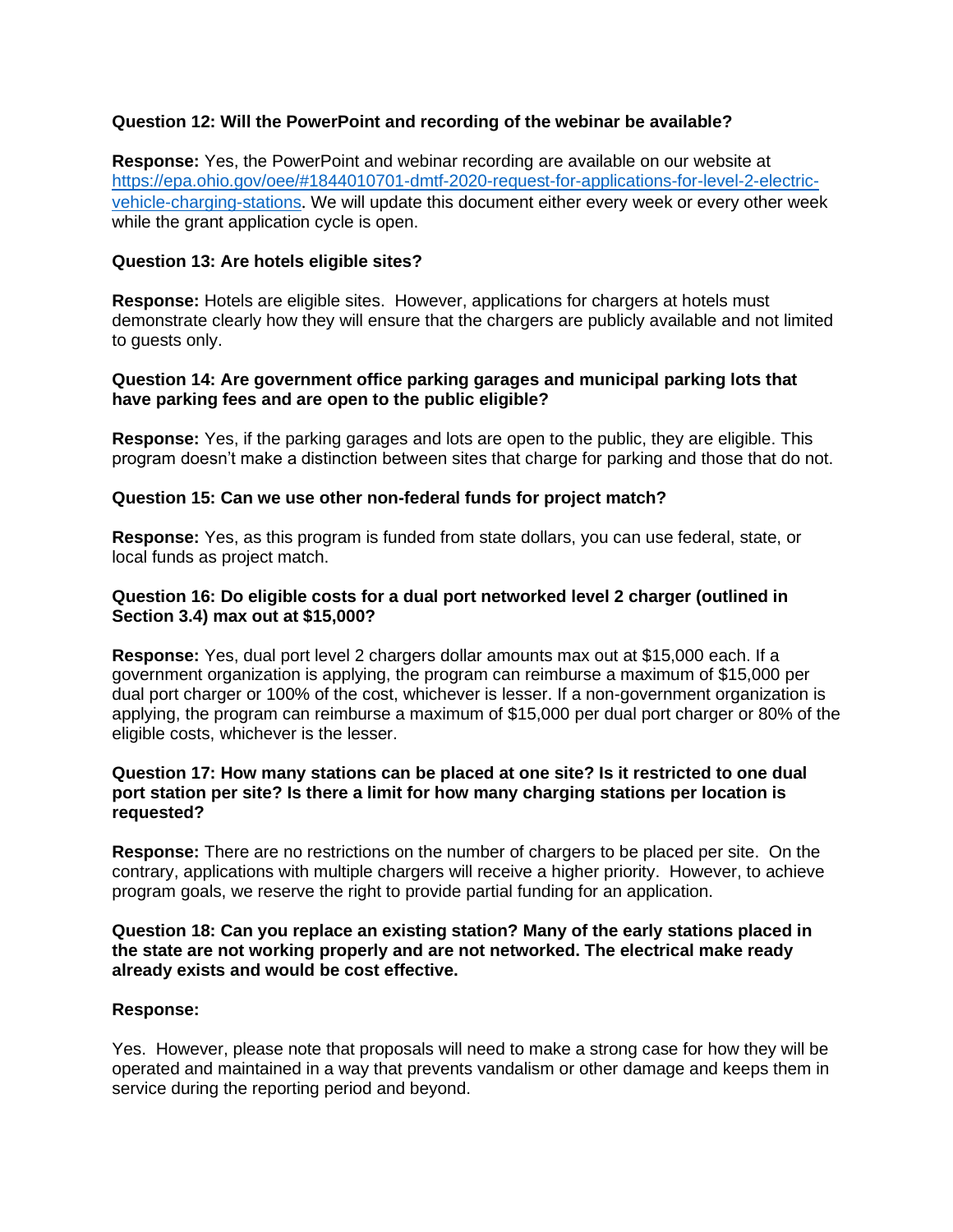# **Question 19: In a public private EV partnership in which a service provider seeks to collaborate with a city, who should apply to the program?**

**Response:** The answer to this question is situation-dependent and should be decided by the organizations in the partnership. If one party is a vendor and they are working with several clients, then it would make sense for the vendor to be the applicant. On the other hand, public applicants benefit with the higher percentage of reimbursement and do not need to provide financial disclosure documentation. The decision is left to the partnering organizations.

# **Question 20: Does the State have vendors through Sourcewell? Can we select one of those as a vendor for our response to the RFA?**

**Response:** Applicants can choose any vendor from Sourcewell or any other source. However, only applications using the DAS contracts will receive priority in the ranking of applications.

# **Question 21: Do you have to use the ODOT TIMS for determining the highest functional class road or can you download the GIS files from TIMS and create your own FC map?**

**Response:** For consistency in our review process, we would prefer that the TIMS map be used by all applicants.

# **Question 22: Does applying for this program make us ineligible for the fast charging grant in 2021, especially if they might be on the same site?**

**Response:** No, applying to this program doesn't not impact your ability to apply for funding for DCFC chargers in 2021. You are encouraged to apply to both programs.

# **Question 23: What is the expected timing between submitting for reimbursement and the receipt of funds?**

**Response:** Typically, once the required documentation (i.e. invoices, proof of payment, reimbursement request) is received, it takes about three to four weeks to receive a payment. Grant recipients are required to register as Suppliers through the [Ohio Supplier Portal,](https://supplier.ohio.gov/wps/portal/sp/suppliers/home-anon/!ut/p/z1/hY6xDoIwEIafhaGrvYgQdGscBBUMk9jFlARLTaFNWzC-vTXESYm33X_f_-UwxRWmPRsFZ06onkm_X2h8BZJl6TqB4nQoQyh36bLY5lEY5yt8_gfQ93lmCPg-nZAZQxx9gHnHHlMuVT29S_o6TDimprk1pjGLwfi4dU7bDQIEdtBaCp-rVqgFVyOCh7YIuqdWxjHpCf1L0yrrcPXVxrqr4B7J8UiC4AX6HT63/dz/d5/L2dBISEvZ0FBIS9nQSEh/) and may request to receive payments via electronic funds transfer, which will expedite receipt of payments.

## **Question 24: If OEPA does not receive enough eligible applications from one or more of the 26 priority counties to meet the \$115,000/county goal, what is OEPA's plan for distributing any "leftover" funding?**

**Response:** If Ohio EPA does not receive enough applications to use up all the available funding within an eligible county, we may reallocate the unused funds to the highest scoring projects in other eligible counties.

# **Question 25: Does the distribution of funds to eligible sites have a relationship with the priority sites identified in the DriveOhio report?**

**Response:** The DriveOhio report is a statewide look at electric vehicle charging stations in Ohio and includes certain recommended locations, including the locations of proposed state government owned facilities and destination locations. Destination locations within the 26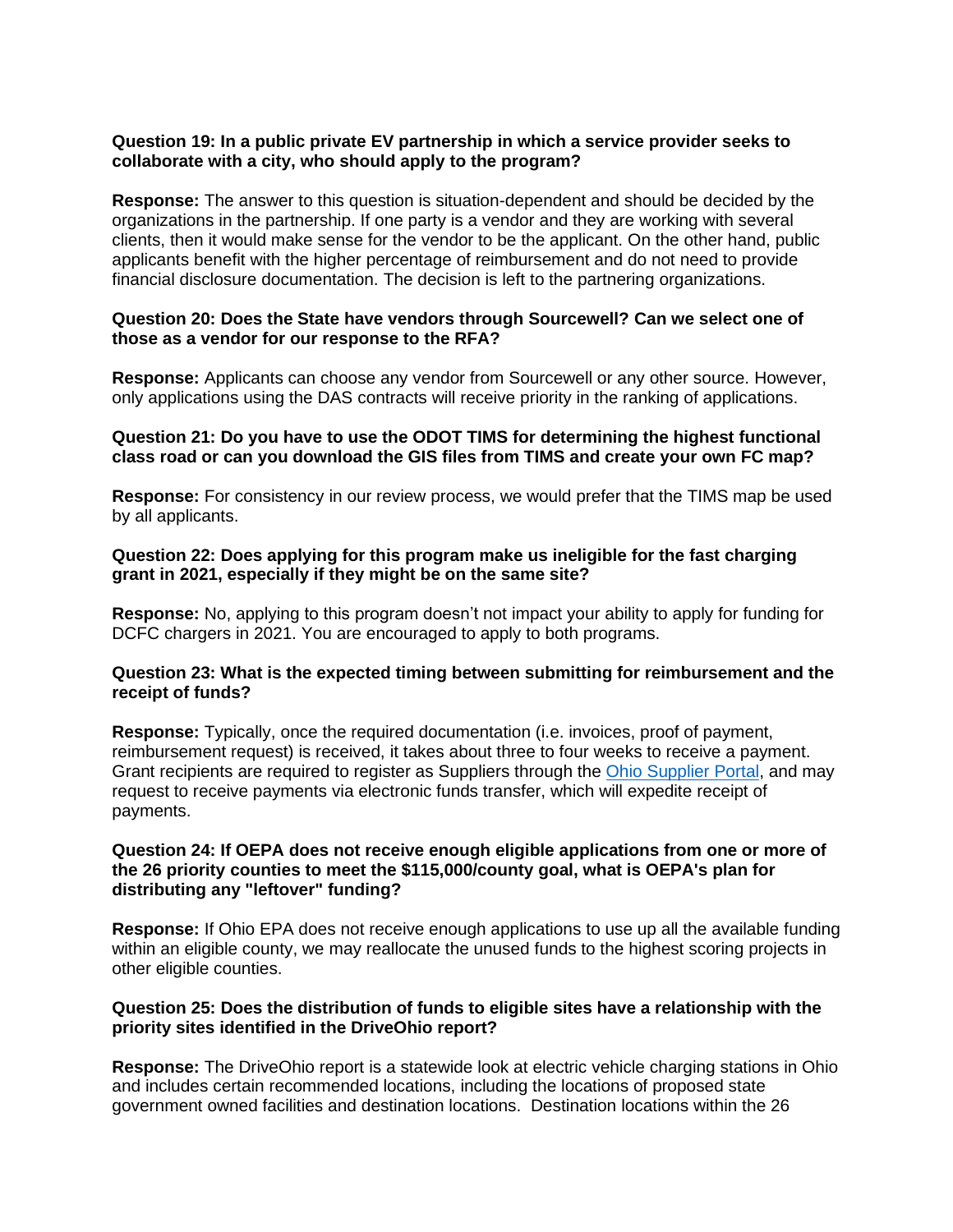eligible counties will receive a higher priority for funding. Beyond that, the DriveOhio report does not impact the eligibility or ranking of other applications received under this program. The report will play a bigger role in the DC fast charging stations program being released early next year.

# **Question 26: Do the DAS vendor contracts include installation or are those costs the responsibility of the applicant?**

**Response:** For questions on the DAC vendor contracts, please contact Donna Davies [\(Donna.Davies@das.ohio.gov](mailto:Donna.Davies@das.ohio.gov) or 614-728-3729).

## **Question 27: Will charging infrastructure support be provided to vehicles in the diesel replacement program if this program is specific to public access only?**

**Response:** No. This program provides grant funds to deploy publicly available charging stations to support light duty (passenger) electric vehicles, in keeping with the allowable uses of the VW funding. Ohio's Beneficiary Mitigation Plan established that VW funds allocated for replacement of medium- and heavy-duty diesel vehicles and equipment will not be used to support fueling or charging infrastructure, in order to focus the available public dollars on uses that contribute more directly to emission reductions.

# **Question 28: Can we apply for this grant and other grants as well?**

**Response:** Yes, you are encouraged to apply to as many grants to subsidize the funding as you can. Doing so could possibly lead to more chargers being installed or having a more competitive application by requesting a lower dollar amount from this program.

### **Question 29: Will Ohio EPA give a partial award for a project?**

**Response:** Yes, we reserve the right to give partial awards to projects based on the number and substance of applications we receive.

### **Question 30: Is there any advantage or disadvantage to consolidating requests? If a vendor is serving 10 clients' locations, should they submit 1 application or 10?**

**Response:** Applicants are encouraged to combine multiple locations within one county into a single application especially if they have the same electric utility company or site host. Charging locations in different counties should be in separate applications even if it one or more of the entities involved are the same. Also, applications with multiple site locations should rank them by priority. We encourage applicants with multiple locations to contact us so together we can figure out the most expedient way to apply.

# **Question 31: Can you apply for a project that is planned to be under construction or is currently under construction (e.g. a new structure is going to be built with a new parking lot and charging stations could be built into the plan)?**

**Response:** Yes, you can apply for a project that is in the planning stages or currently under construction. However, please note that this program will not fund activities or construction that was initiated before a grant agreement has been executed between the Ohio EPA and the grant recipient. Also, please note that the grant contract is typically based on a 24-month project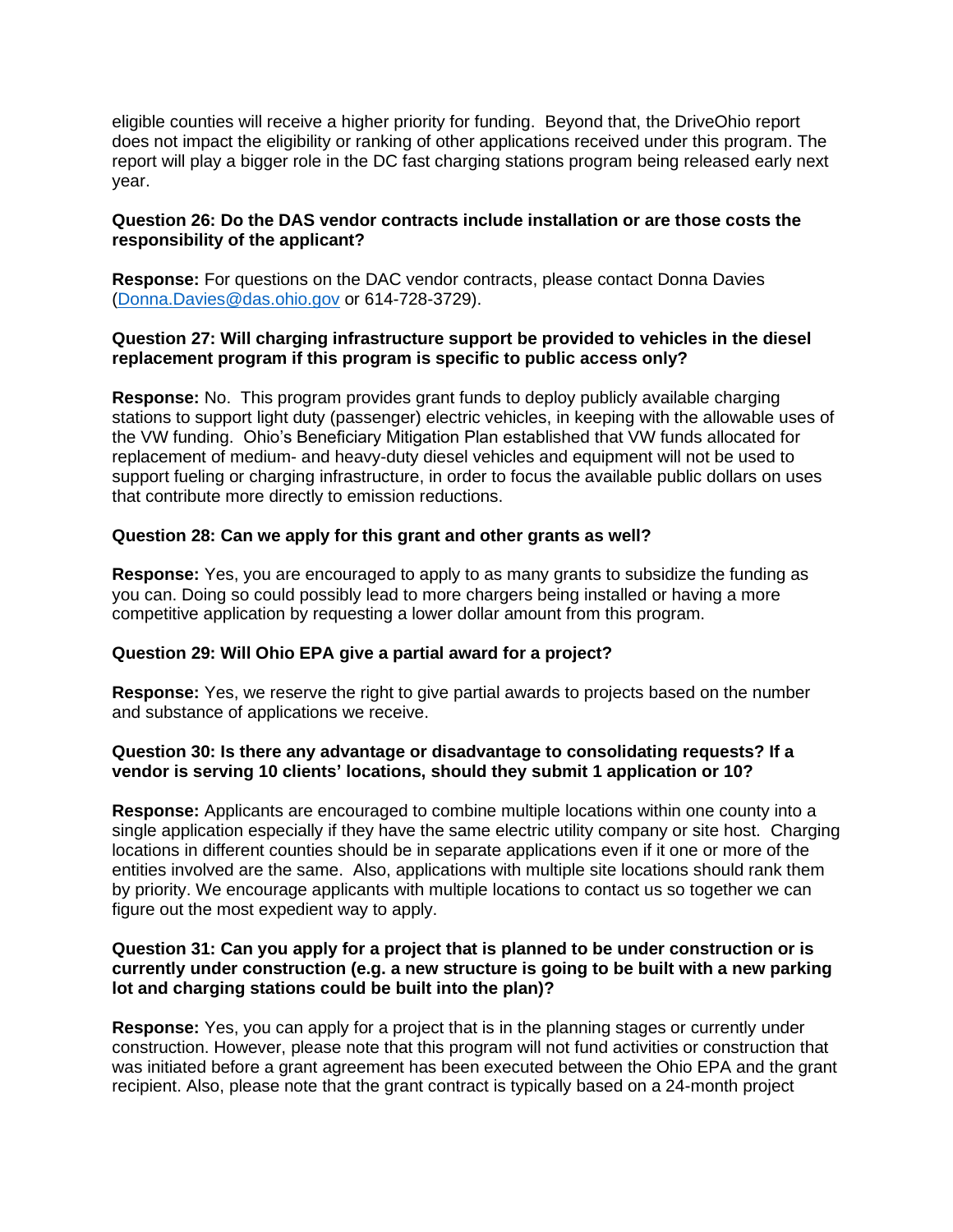completion period, but applicants may request a project period of up to 36 months in their application.

## **Question 32: In 2 years, charger prices are likely to come down. Do you reimburse based on the price at the time of application, or as actually installed?**

**Response:** The grant award amount is the maximum dollar amount that will be paid for the number of charger ports to be installed. The program then reimburses based on the actual costs incurred based on paid invoices that will be submitted to us. We may accommodate one scope change request during the implementation phase. If, at that time, lower costs allow for the deployment of more chargers, we would encourage grantees to reach out to us to discuss this option.

# **Question 33: What is the maximum funding per applicant?**

**Response:** This program doesn't have a designated maximum funding per applicant. We want to encourage as many applicants to apply to this program to install as many chargers as can be utilized, operated and maintained effectively.

# **Question 34: Are single businesses/landlords with several businesses close by eligible?**

**Response:** A single business/landlord location is eligible provided that the company explains in the application what measures they plan to implement to ensure the public availability of the charging spaces, such as signage, hours of availability, and time limits. The objective is to ensure that the stations are truly available to the public and not monopolized by the business/landlord's own employees.

### **July 17, 2020 Updates**

### **Question 35: Do wages need to be prevailing?**

**Response:** Whether a grant applicant elects to use prevailing wages is solely within their discretion.

### **Question 36: Could items 2 through 5 under Section 3.4 be characterized as applicant's match?**

**Response:** Yes.

### **Question 37: Is there a time limit from when awards are given to when charging station begin operating? For example, if we want to use the funds for a future construction project, is there a timeline we'd be limited by.**

**Response:** Typically, in the VW program, a 24-month project period is allowed, but applicants may request a 36-month project period. The project period starts when the contract has been signed by both Ohio EPA and the grantee. We expect that this period is enough for completing work of procuring and installing chargers and requesting the reimbursement funds. Please note that the chargers will need to remain operational and reports about the usage of the chargers need to be submitted semi-annually for five years after the project period.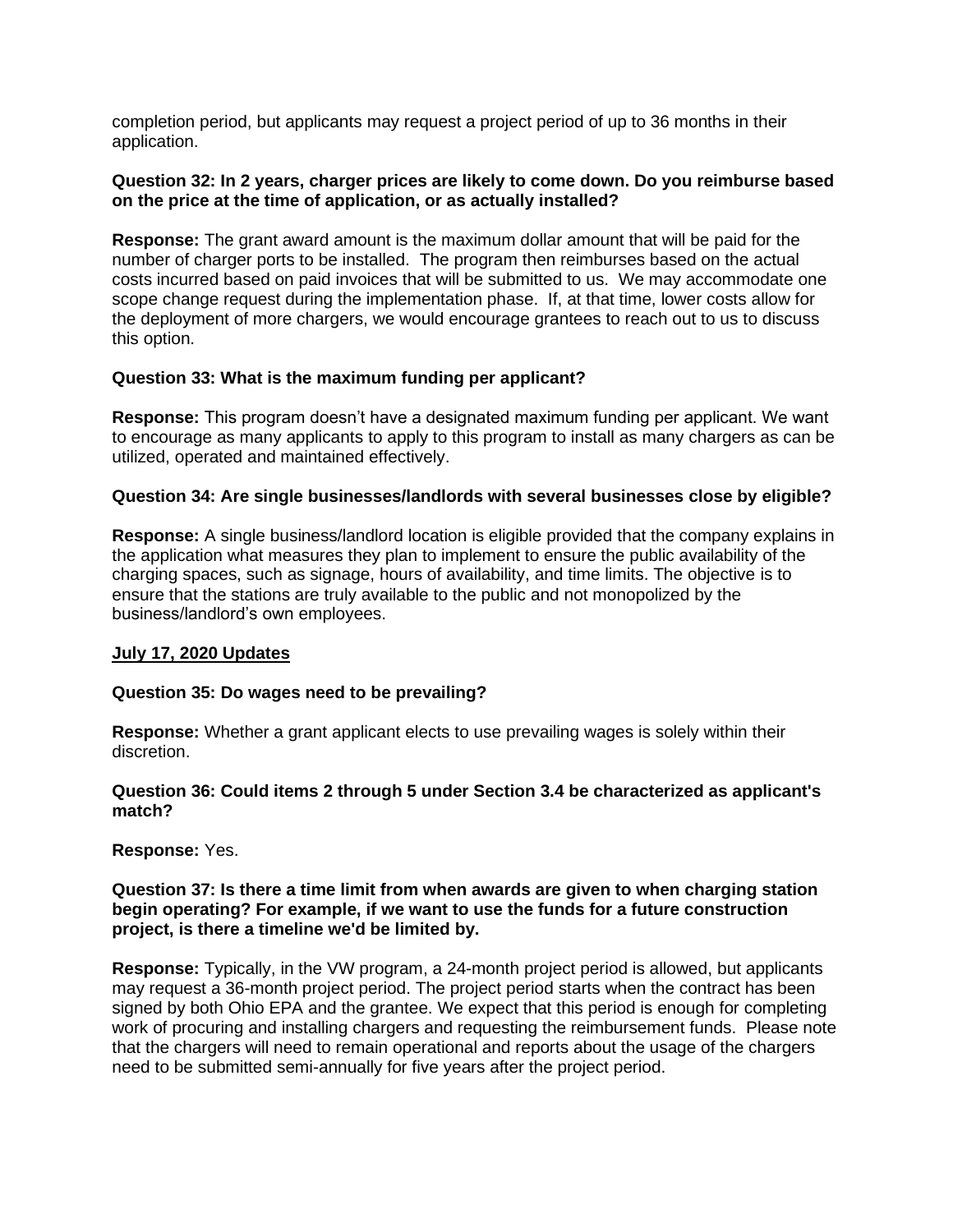## **Question 38: When determining the road with the highest functional class within 0.25 miles of the proposed site using the ODOT TIMS system, is it a quarter mile driving distance or as the crow flies?**

**Response:** It is a quarter mile of driving distance. You can access the ODOT TIMS system at [https://gis.dot.state.oh.us/tims.](https://gis.dot.state.oh.us/tims) specific instructions on generating the map is provided in Appendix B of the EV charging RFA at [https://epa.ohio.gov/Portals/42/documents/VW/DMTF-](https://epa.ohio.gov/Portals/42/documents/VW/DMTF-EVSE-Level2-RFA.pdf)[EVSE-Level2-RFA.pdf.](https://epa.ohio.gov/Portals/42/documents/VW/DMTF-EVSE-Level2-RFA.pdf)

## **Question 39: Is there only a limit in available funds for each port? Are other eligible costs available at 100% funding for government agencies?**

**Response:** Ohio EPA will reimburse the lesser of (a) \$7500 per single port charger or \$15000 per dual port charger, OR (b) 100% of eligible project costs at government owned locations or 80% of eligible project costs at non-government owned locations.

### **Question 40: Can you estimate what additional cost the 5-year maintenance and networking costs will be? Estimates could vary widely from application to application and affect the grant amount requested.**

**Response:** That will depend on the vendor selected.

# **Question 41: If all applicants request max funding, private sites will spend more efficiently than public. If all applicants request max funding, does that mean that all funds for a county would go to private sites?**

**Response:** At the close of the application period, all applications will be divided by county, checked for completeness and then reviewed and ranked based on the 9 ranking criteria, one of which is cost-effectiveness. To score high on the cost-effectiveness criterion, we encourage all applicants to secure as much external funding as possible and limit their request to only what is needed.

# **Question 42: Are funds available for electric school buses?**

**Response:** The current grant offering is for publicly available charging for light-duty (passenger) vehicles only and does not apply to school buses. Towards the end of this year, we will be releasing a separate RFA for an electric school bus pilot project. If you are interested in this program, please contact us and we will add you to our email notification list.

# **Question 43: Is county government eligible for 100% of eligible costs of Government Owned Property?**

**Response:** For purposes of this grant, county government properties are considered government owned and would be eligible for the lesser of 100% of the eligible costs or \$7500/\$15000 per single/dual port charger installed.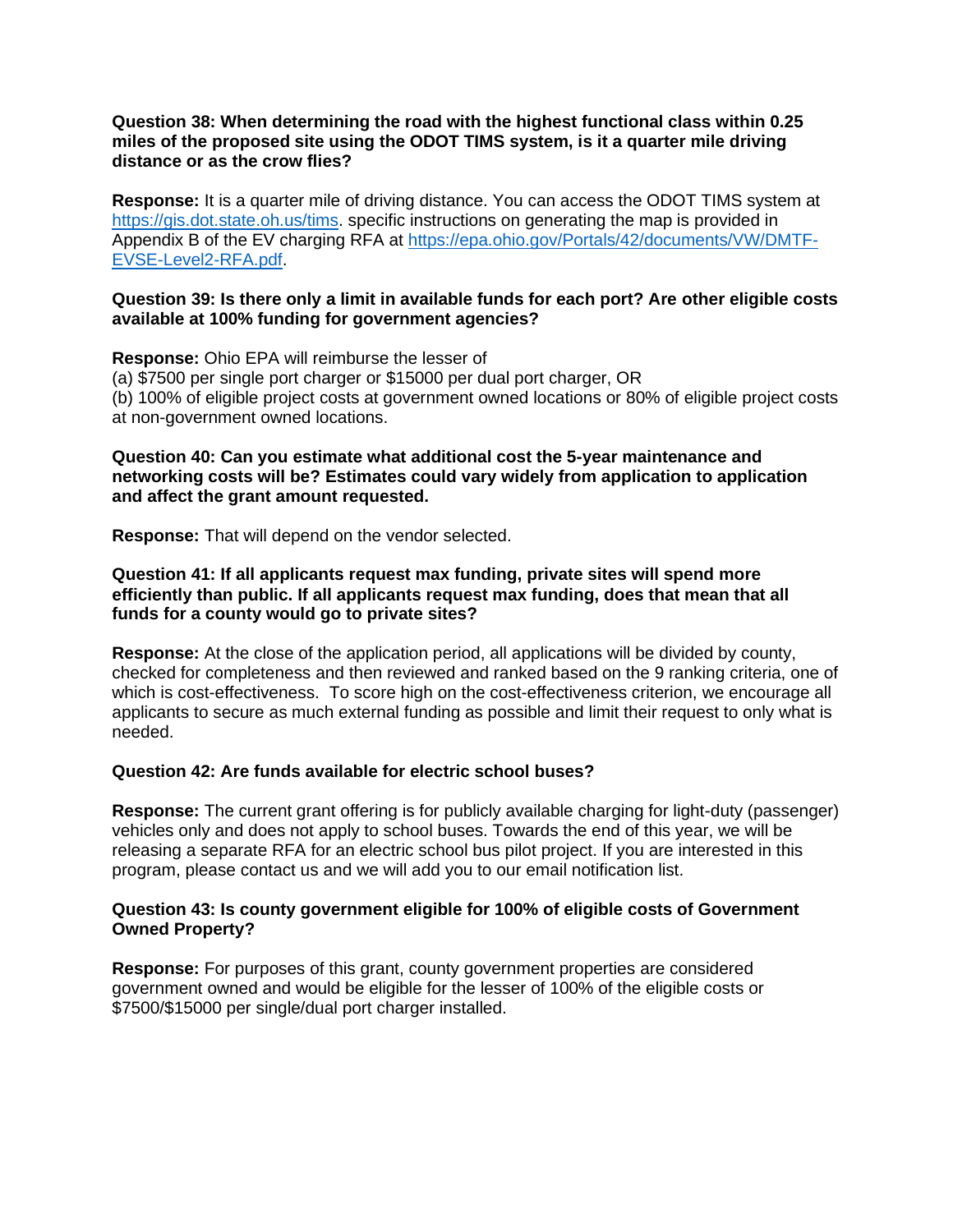# **Question 44: Does this grant include the DC charging stations?**

**Response:** This offering is for Level 2 chargers only. We will be releasing a separate RFA for DCFCs around February 2021. Receiving a grant for Level 2 Charging will not impact the ability to apply again for DC charging grants in February.

# **Question 45: We would like to apply to several sites across multiple counties. Should we submit separate applications for each county or a single application with individual Section III. Site Information completed for each site?**

**Response:** Please submit separate applications for each county. Please combine all locations within one county into one application with a separate Section III for each site location. Also, within each application, please remember to rank the site locations by priority.

# **Question 46: The DMTF map shows Delaware County as a first priority and to my understanding, the EV Charging Study shows that ODOT Dist. 6 is the proposed location for charging stations because that would extend the DCFC coverage range. Would that exclude added charging locations?**

**Response:** The EV Charging study is a statewide look at the EV landscape in Ohio with some recommended charging locations. Parks in Delaware County are eligible locations under this program regardless of the presence (or absence) of ODOT garages.

## **Question 47: If we require a motor vehicle permit at our parks, does it affect the public availability (and thus our eligibility)?**

**Response:** To be eligible for funding, locations must be open and accessible to the public at least 16 hours per day. We encourage applications from parks whose proposed chargers are located in a way that allows access to the general public.

# **Question 48: Is the warranty and service contract fees available to be added to the VW application or is that a separate application request in later years?**

**Response:** Quotes with separate line items identifying the 5-year equipment warranty, the 5 year networking cost, and the 5-year maintenance contract must be submitted with the grant application.

# **August 21, 2020 Update**

### **Question 49: Can we use private sponsorship dollars as match and include their logo on the ports?**

**Response:** There is no restriction on using private sponsorship dollars as a match. However, the display of sponsor logos or promotional materials (other than that of the grant recipient of equipment supplier) is not permitted on charging equipment funded by this program.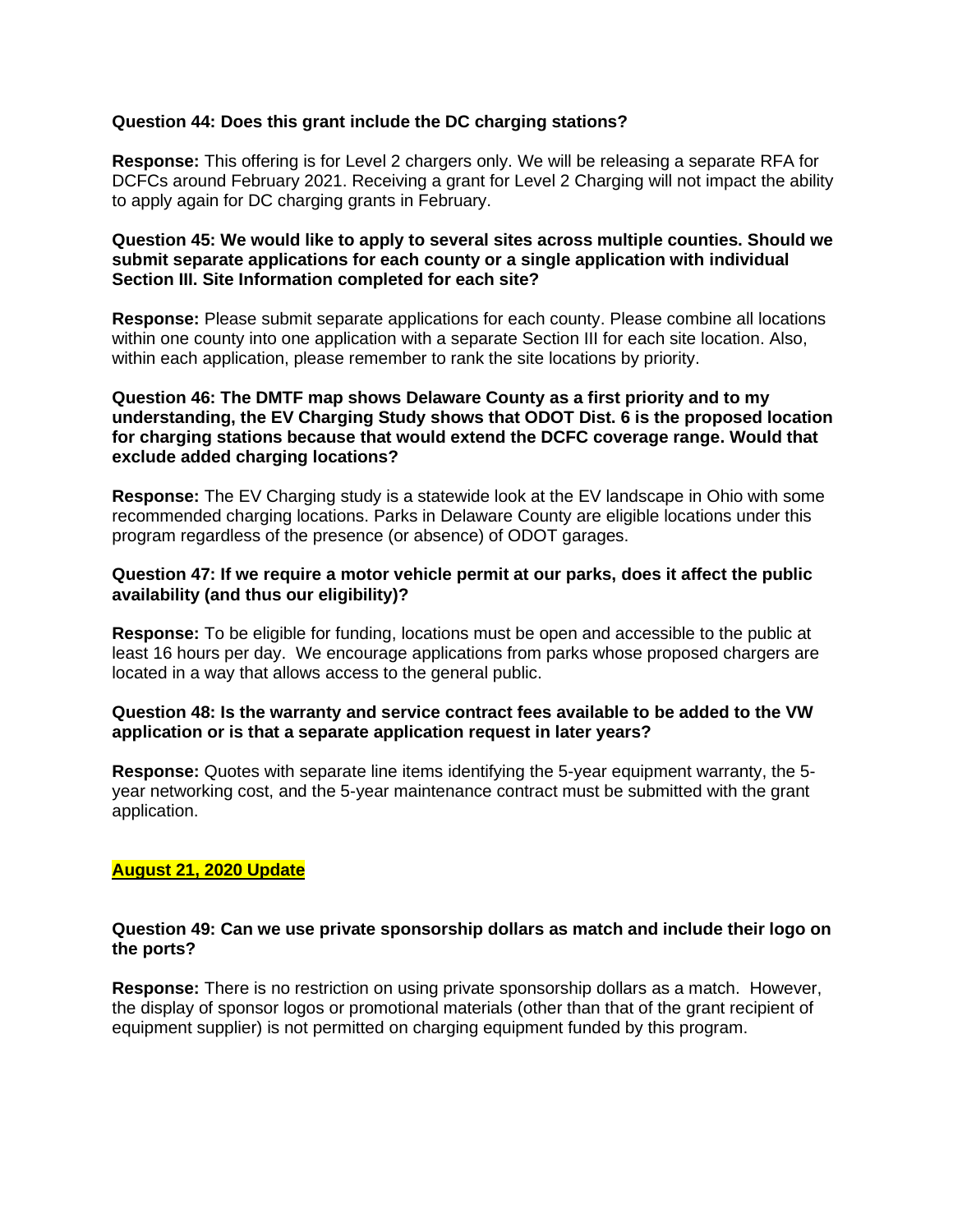### **Question 50: What is the limit on number of chargers or grant amount requested per applicant. Can multiple locations be included in one application?**

**Response:** There is no limit to the number of chargers or grant amount per application or applicant. However, to achieve program goals, Ohio EPA reserves the right to provide partial funding for an application based on applications received.

The only limitation is that an application will need to be able to be assigned to one specific county. Consequently, one application can contain multiple locations as long as all locations are within one county. The application should include a single Section I and Section IV accompanied by one Section II and Section III for each location.

Communities straddling more than one eligible county should submit separate applications by county.

## **Question 51: We have certified electricians on staff. Can we sign a notarized document that ensures our commitment to maintenance in lieu of including a service contract in our grant costs?**

**Response:** No. The 5-year service contract will need to be with the equipment vendor so that equipment warranties are not voided by others working on them.

## **Question 52: Does the state have preferred charging station manufacturers for counties to partner with?**

**Response:** This program does not recommend specific manufacturers or vendors to partner with. Section 5.2 of the RFA document does assign a higher priority for public entities that use Ohio Department of Administrative Service's (DAS) Contract Number RS900320 (Electric Vehicle Chargers and Equipment). That contract number has 7 vendors under contract. Also, partnering with a company that is not one of the 7 vendors under contract does not impact your eligibility to apply for funding.

# **Question 53: I noticed in Appendix E of the 2020-06-26 EV Charging Study that existing DCFC stations were listed. Where are the Level 2 stations listed?**

**Response:** Drive Ohio's EV Charging Study is largely focused on DCFC charging gaps statewide. The only implication of the study on Ohio EPA's current VW DMTF Level 2 EV Charging grant offering is that destination charging locations identified in it will be assigned a higher priority for funding.

We encourage all entities in the 26 eligible counties to take advantage of this opportunity and apply for funding.

# **Question 54: Per VW/DMTF program guidelines, I am in a second priority county. Should I even apply for a grant?**

**Response:** For purposes of EV charging grants, we will not be making a distinction between first and second priority counties. Moreover, our preference would be to provide up to \$115,000 in funding in each of the 26 counties. So, entities in all 26 counties are strongly encouraged to apply for funding.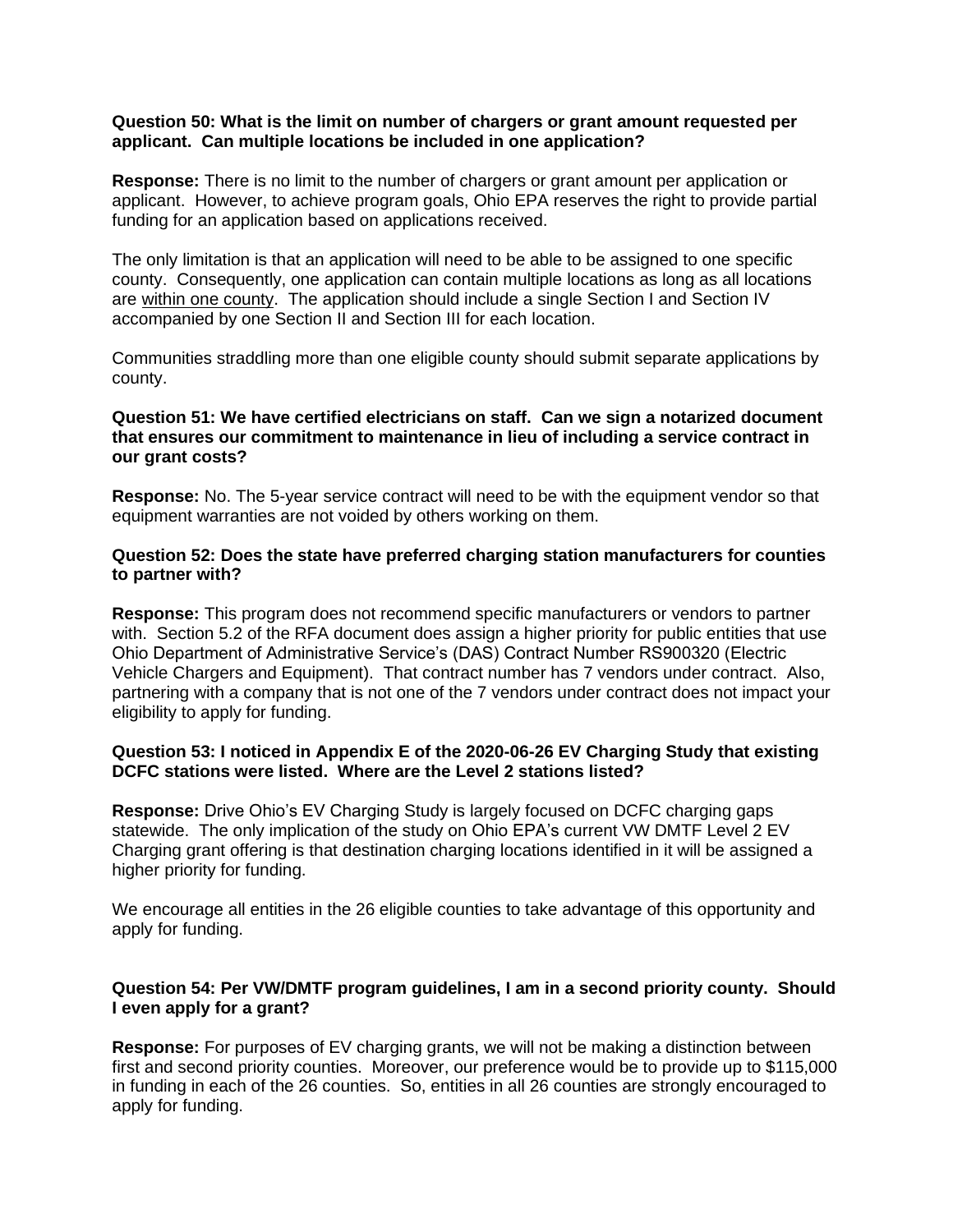**Question 55:** Is the **letter of commitment** from the host only required for hosts that DO NOT own the land the EVSE will be installed on or is it required for any and all applicants? Also, is the Site Host agreement different from the letter? Does it need to be executed/in place prior to OH EPA awarding the grant award to the applicant? In our experience this can take quite a while since legal teams would need to be involved, any flexibility as far as time given (if everything else is ready to go)?

**Response:** To accommodate a broad range of applicants in different stages of the planning process, we are not requiring that a formal site host agreement be submitted with the application.

Instead, as a part of the application, a simple letter of commitment from the site host is required for each location unless the site host is the grant applicant.

Later in the process, if a location is selected for grant award (and prior to the signing of the grant contract between Ohio EPA and the applicant), a copy the formal agreement/lease/contract between the site host and charging station operator will be required.

## **Question 56: Who might be best to contact at the State's Dept of Admin or in the Procurement Office to ask one or two questions about EV charging procurement. I have a question about the current contract holders and some follow-up on that.**

**Response:** The information for Ohio DAS' EVSE contract is as follows:

- Contract: RS900320 Index: GDC169
- Contact: Donna Davies
	- [Donna.Davies@das.ohio.gov](mailto:Donna.Davies@das.ohio.gov)
	- $-$  (614) 728-3729
- <https://procure.ohio.gov/proc/viewContractsAwards.asp?contractID=36761>

**Question 57: The RFA lists certain technical requirements for the EV charging equipment. Can we respond by listing each requirement and stating that our proposed equipment complies with it? Also, we noticed that some UL requirements mentioned may not be applicable to Level 2 chargers. Can we respond to those saying that they are not applicable?**

**Response:** Yes.

#### **Question 58: How detailed or accurate does the project schedule in in Question 13 need to be?**

**Response:** We understand that the applications will be for projects that may be in varying stages of project development. We expect applicants to provide their best estimate of a project implementation timeline.

**Question 59: Would the cost of adding "EV Charging" to a location/business' logo exit sign at a highway interchange be an eligible cost for inclusion in a grant application?**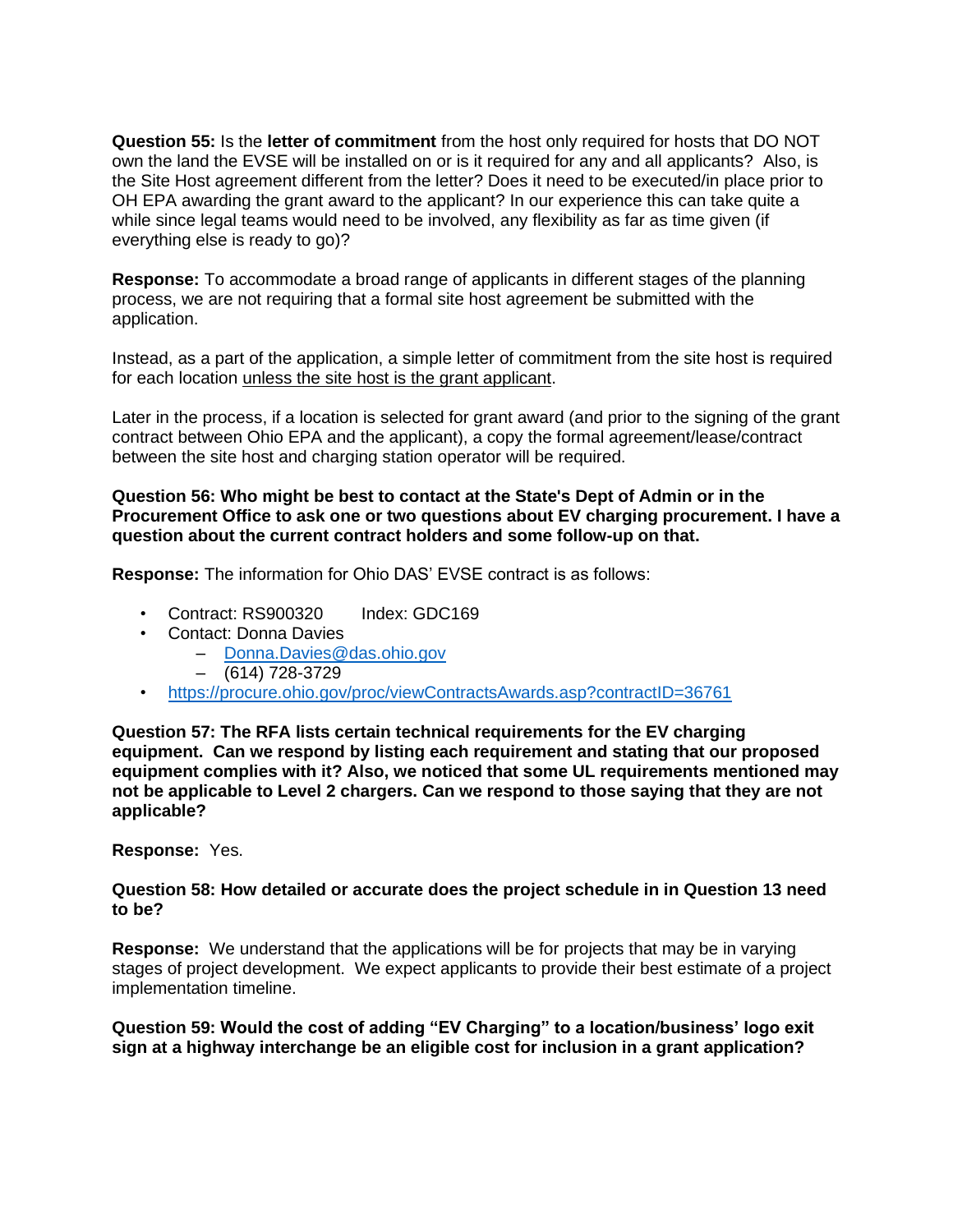**Response:** The answer for the Level 2 offering is no. The cost of adding "EV Charging" to a location/business' logo exit sign at an interchange is not an eligible cost for inclusion in a grant application. Only signage at the parking spot is eligible for reimbursement.

# **Question 60: Are parking lots or garages that require payment to park eligible under this program?**

**Response:** Yes. Parking lots or garages and eligible as long as they are available to the public, even if there is a fee to park.

## **Question 61: Is the 5 years of networking and 5 years of maintenance a requirement to participate in the grant program?**

### **Response:** Yes.

**Question 62: I was talking to a municipality today who said they were considering a location in the former city hall parking lot but they may reconfigure that parking lot after the building comes does and change the parking lot over to something else. It has a park next to it so it may just become a different format for parking at the park. The bigger question is, would an applicant be able to reasonably move a station in the future should something change with the location the charging station was installed at? Would this just need to be approved by your team or how might this work? I would assume they would still have to meet all criteria and be in the same reasonable vicinity to account for similar traffic counts and the other.**

**Response:** In the scenario described, a relocation within the same or adjacent physical address would be fine. As plans for the reconfiguration are finalized, we would want to see the revised layout to reconfirm the same vicinity and that our site requirements (safe, visible, easily accessible) are still being met. Again, based on the situation described, the pre-approval should be straightforward.

### **Question 63: Does this RFA allow for DCFC as well? If not, if my community applies for this grant, will we be ineligible to apply for DCFC grants later?**

**Response:** The current offering is for Level 2 chargers only. We will be releasing a separate RFA for DCFCs around February 2021. Receiving a grant for Level 2 Charging **will not** impact your ability to apply again for DC charging grants in February.

### **Question 64: The highest functional class road within 0.25 miles of me is a Cat 4. Does that exclude me from applying?**

**Response:** No. All projects that meet the program eligibility criteria in Section 3 are eligible for funding. Section 5.2 of the RFA does assign a higher ranking for locations that have a higher functional class road within 0.25 miles. However, the impact of ranking criteria is heavily dependent on the number and quality of applications received. We encourage all entities that meet the eligibility criteria to take advantage of this grant opportunity and apply.

**Question 64: In the PowerPoint presentation it was stated that there is \$115,000.00 per county. And then amounts of \$7500 for single port networked and \$15,000 for double port networked stations. Is the \$7500 or \$15,000 just for the cost of the charging unit, not**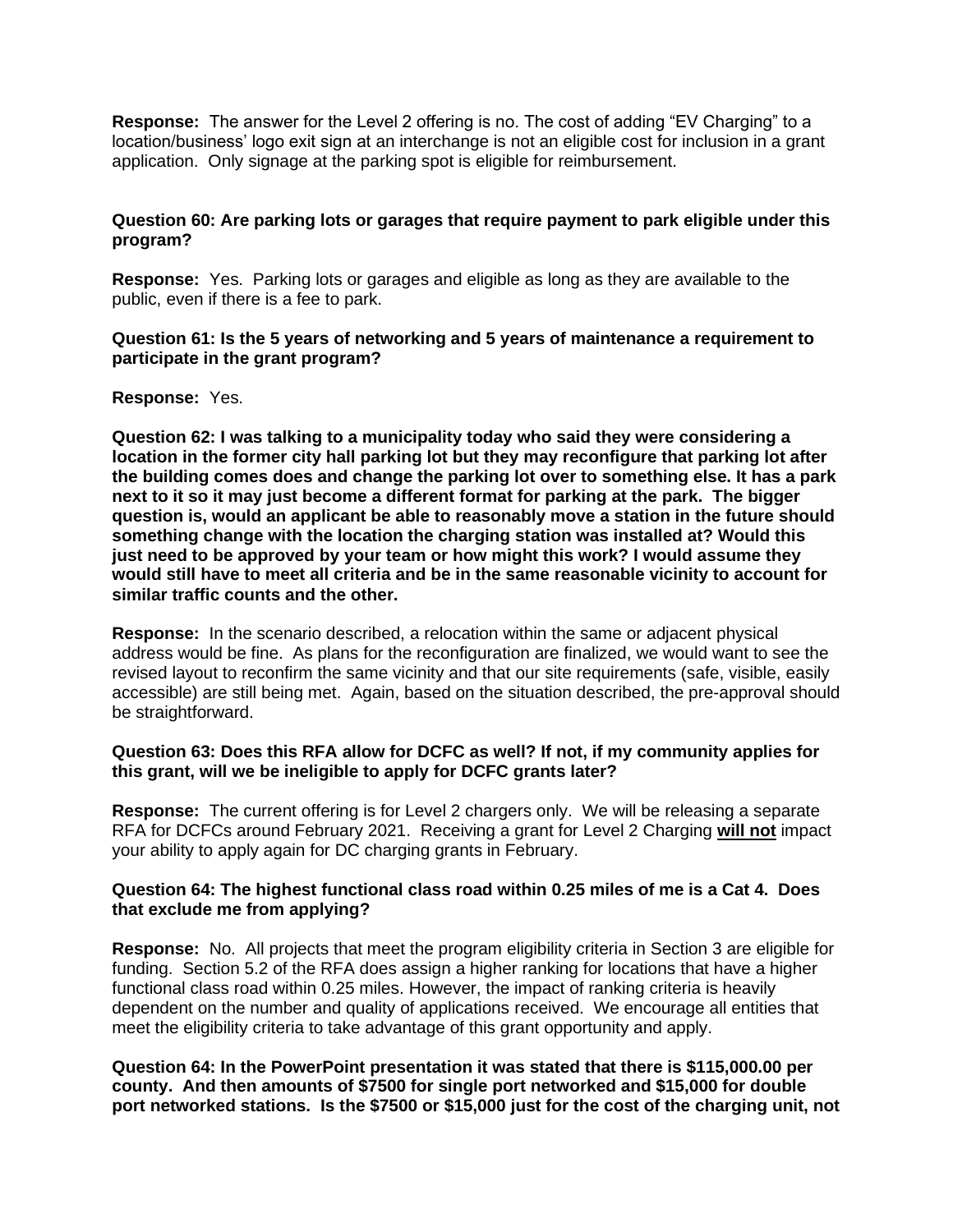**including any installation, or does that amount include the unit or units AND all installation costs? In other words are you expecting something like this – double port network unit \$12,000 plus installation costs of \$3,000.00; or double networked port of \$15,000 (DAS units) plus \$20000 in installation costs (running conduit, repairing pavement etc. for a total of \$35,000 against the \$115,000.00 total dollars for my county?**

**Response:** The RFA application document guides you to a project budget (Appendix D) that includes the total project cost and a subset that would be costs eligible for reimbursement under the VW program. Eligible costs under are program are not limited to the chargers only but include other relevant expenses listed in Section 3.4.

If selected for a grant, assuming that the chargers will go on government owned property and based on the project budget, this program will reimburse the lesser of \$15,000 or 100% of program eligible costs per dual port charger installed. So, no matter the total cost, the maximum the agency will reimburse per dual port charger is \$15,000. And you can apply for multiple chargers.

As for the \$115,000, that is the maximum we are planning to invest in a county and includes all applicants from that county that were selected to receive a grant. Based on the number and quality of applications we receive per county; we may choose to provide partial funding for selected applicants.

# **Question 65: Within a particular county, is there any priority assigned to locations that are closer to an air quality monitoring station?**

**Response:** No.

# **Question 66: My site location was proactive and has already had conduit installed onsite. Can this previous expenditure count as the match?**

**Response:** Per Section 3.4 of the RFA document, any expenses incurred before the grant agreement is fully executed are considered ineligible. So, while it is commendable and should reduce the overall project cost, the previous investment would not be considered an Ohio EPA DMTF eligible cost, and consequently, would not count towards a match. Please note though that the 20% match requirement only applies to chargers proposed at non-government properties.

**Question 67: We are considering installing a DC fast charging station vs the Level 2 station at our facility. Do you have any information on the upcoming grant to be released at the beginning of next year? We are an automotive repair facility, and we feel that offering the fast-charging station will be advantageous to the community. I'm sure you're aware, the DC fast-charging station is considerably more expensive than the level 2 station. We are currently weighing the pros & cons of both. Any insight you can provide us would be greatly appreciated.**

**Response:** Most program decisions have not been made for the DCFC offering next year.

A few things we can share about it: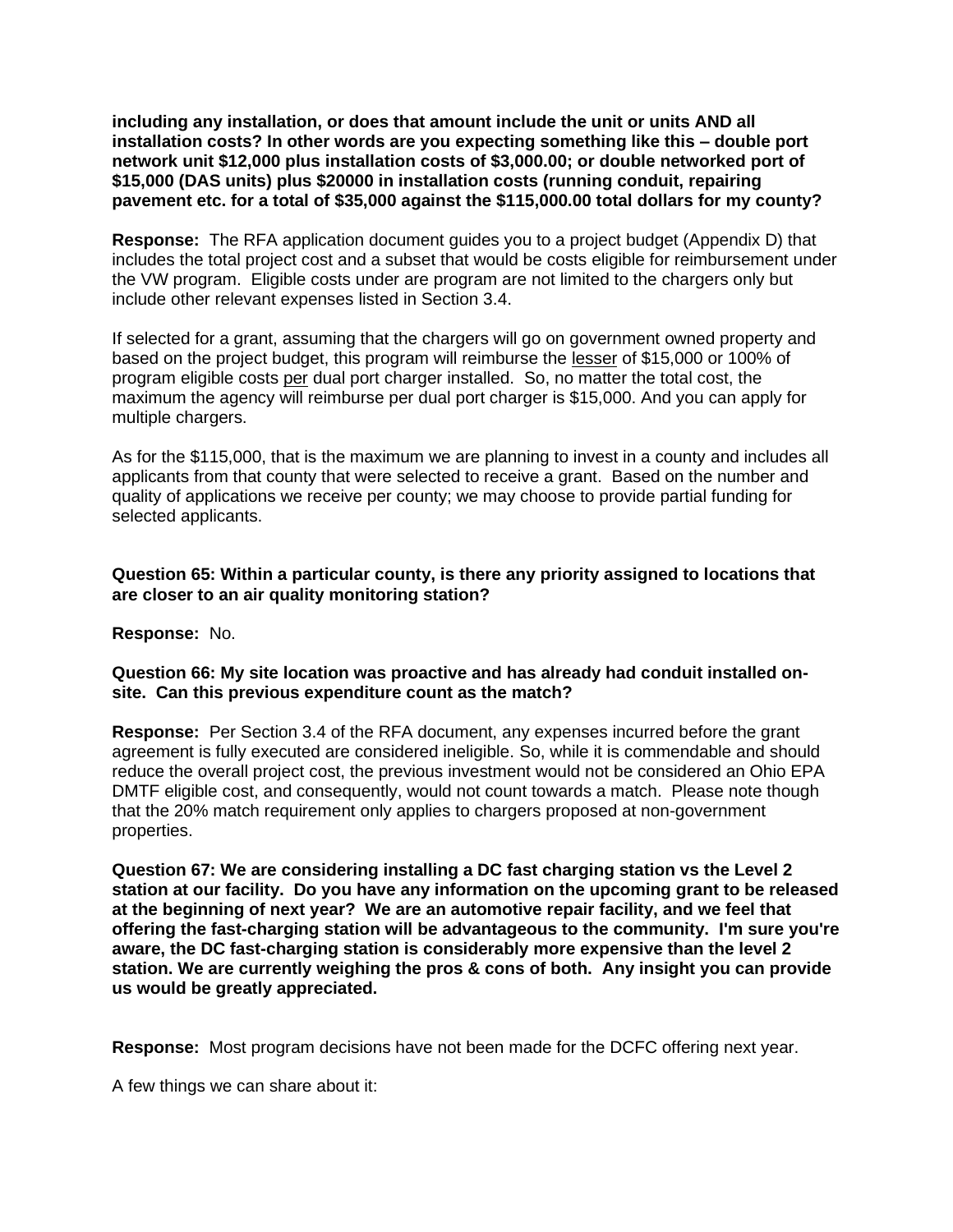- 1. We plan to fund DCFCs that fill gaps where publicly available DCFC infrastructure is unavailable within a certain radius.
- 2. Also, proximity to a designated EV charging corridor will be a higher priority for DCFC than for Level 2.
- 3. It is considerably more expensive to install DCFCs and a 20% match will likely be required for them as well (as is required for Level 2 chargers on non-government property).
- 4. Receiving a grant for Level 2 chargers will not affect your ability to apply for DCFC grants.

**Question 68: If a power upgrade at a site is not necessary, do we still need to involve the utility provider? Many Level 2 sites have the power available and an upgrade is not necessary. In addition, if additional power is not necessary and a utility technician is not required, can we leave the contact info in item 3 blank. We would provide the utility provider information (i.e. AEP) in item 11.** 

**Response:** We understand that for Level 2 Chargers many sites won't need an electrical upgrade. In Section III Item 3, we would expect applicants to fill in information for the utility serving the site and contact information in the event of any service issues. In Section III Item 11, you could simply state that no electrical upgrades are needed.

# **Question 69: We are a city that runs its own electric utility. How we can document and include internal labor and materials for site preparation work?**

**Response:** Please note the following on "force account" work:

- 1. Any work that is starts prior to a final executed grant contract between Ohio EPA and the grant recipient is not eligible for funding under the VW program.
- 2. For this grant program, we have decided to deem force account work **for site preparation purposes** as eligible, provided, they are generally comparable to (or more cost efficient than)  $3<sup>rd</sup>$  party quotes.
- 3. Charging equipment installation still has to be performed by a vendor approved installer so that it does not compromise equipment warranties or service agreements. Service contracts have to be with the charging equipment vendor, or a vendor approved entity.
- 4. While force account work for site preparation, we won't be reimbursing that amount from grant funds. Rather, we will consider it as an applicant's local match where needed.
- 5. Applicants considering using internal labor for site preparation are **strongly encouraged to contact our office** for location specific guidance on eligibility and documentation required.

# **September 4, 2020 Update**

# **Question 70: Can we use VW funds to replace existing non-networked, single port chargers with new, networked, dual chargers?**

**Response:** No. The funds are intended to expand the availability of charging locations rather than replace existing ones. You may list this location as one for the installation of additional chargers.

**Question 71: We would like to install EV chargers at a new proposed parking deck on the northside of our campus. However, that project may be put on hold due to COVID related**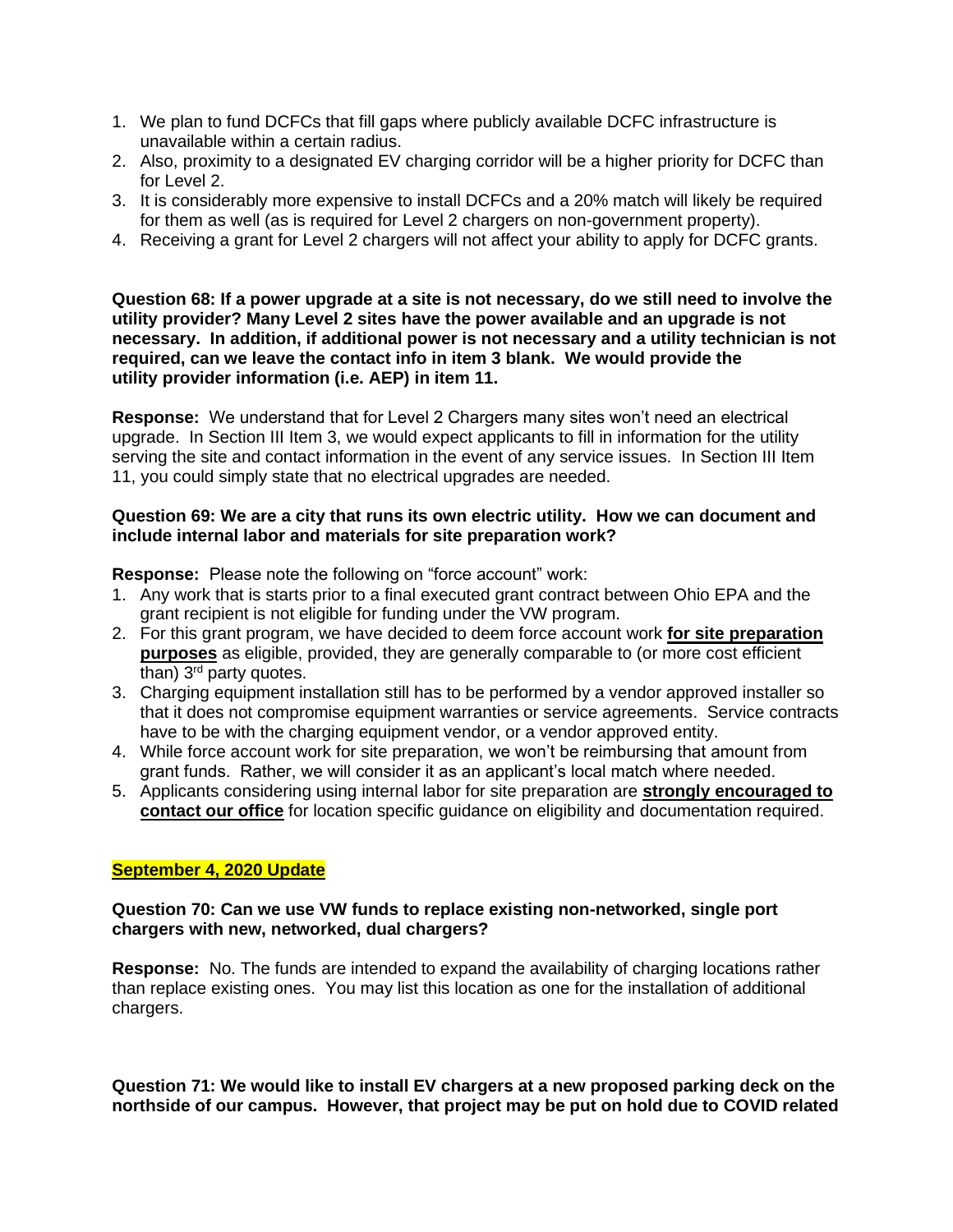## **changes. Would an applicant be able to reasonably move a station in the future should something change with the location the charging station was installed at?**

**Response:** We encourage you to include the parking deck in your application. In the scenario described, a relocation within the same or adjacent physical address would be fine. Any other location would be subject to review for the applicable criteria such as same reasonable vicinity, similar traffic counts etc. As plans for the relocation become clear, we would ask that you contact our office so we can help address the situation.

**Question 72: We are definitely interested in the DCFC charging station vs (rather than) the Level 2 station, as we feel that will be better for our customers and the public. Are you aware if we are in proximity to a designated charging corridor at this time? Are you aware of any local or state compliance issues we should be aware of?**

**Response:** Information on alternative fuel corridors is at [https://www.fhwa.dot.gov/environment/alternative\\_fuel\\_corridors/.](https://www.fhwa.dot.gov/environment/alternative_fuel_corridors/)

It's important to note that the future VW funding for DCFCs will be focused on gaps in publicly available fast charging infrastructure along designated EV corridors especially where those gaps are at 50 miles or greater.

For local planning and compliance considerations, we recommend that you connect with the metropolitan planning organization (MPO) serving your community.

**Question 73: I found on the website that only 7 suppliers are included on this website: <https://procure.ohio.gov/proc/viewContractsAwards.asp?contractID=36761> Two quick questions:**

**1. Does that mean only those 7 suppliers can apply for money or that applicants for the money can only purchase from those 7 suppliers?**

**2. Is there any restriction on whether the Level 2 charger has a Tesla connector or a J1772 connector or is there any sort of co-location requirement?**

Response: In response to your questions,

- 1. This program does not limit applicants to any specific manufacturers or vendors to partner with. Section 5.2 of the RFA document does assign a higher priority for public entities that use the contract you referenced (Ohio Department of Administrative Service's Contract Number RS900320) should they choose to do so. That said, partnering with a company that is not one of the 7 vendors under contract does not impact eligibility to apply for funding.
- 2. Section 4.2 does require a J-1772 connector for chargers funded through this program. There is no prohibition on co-locating a Tesla specific charger on site. The fund just wouldn't reimburse that cost.

**Question 74: We already have 2 dual-port Level 2 Electric Vehicle (EV) Charging Stations installed at 2 of our apartment buildings that we own and manage. Are we eligible to apply for the Ohio EPA Level 2 Electric Vehicle Charging Station Grant for the 2 stations that are already installed? Or are we not eligible since the projects have already been completed?**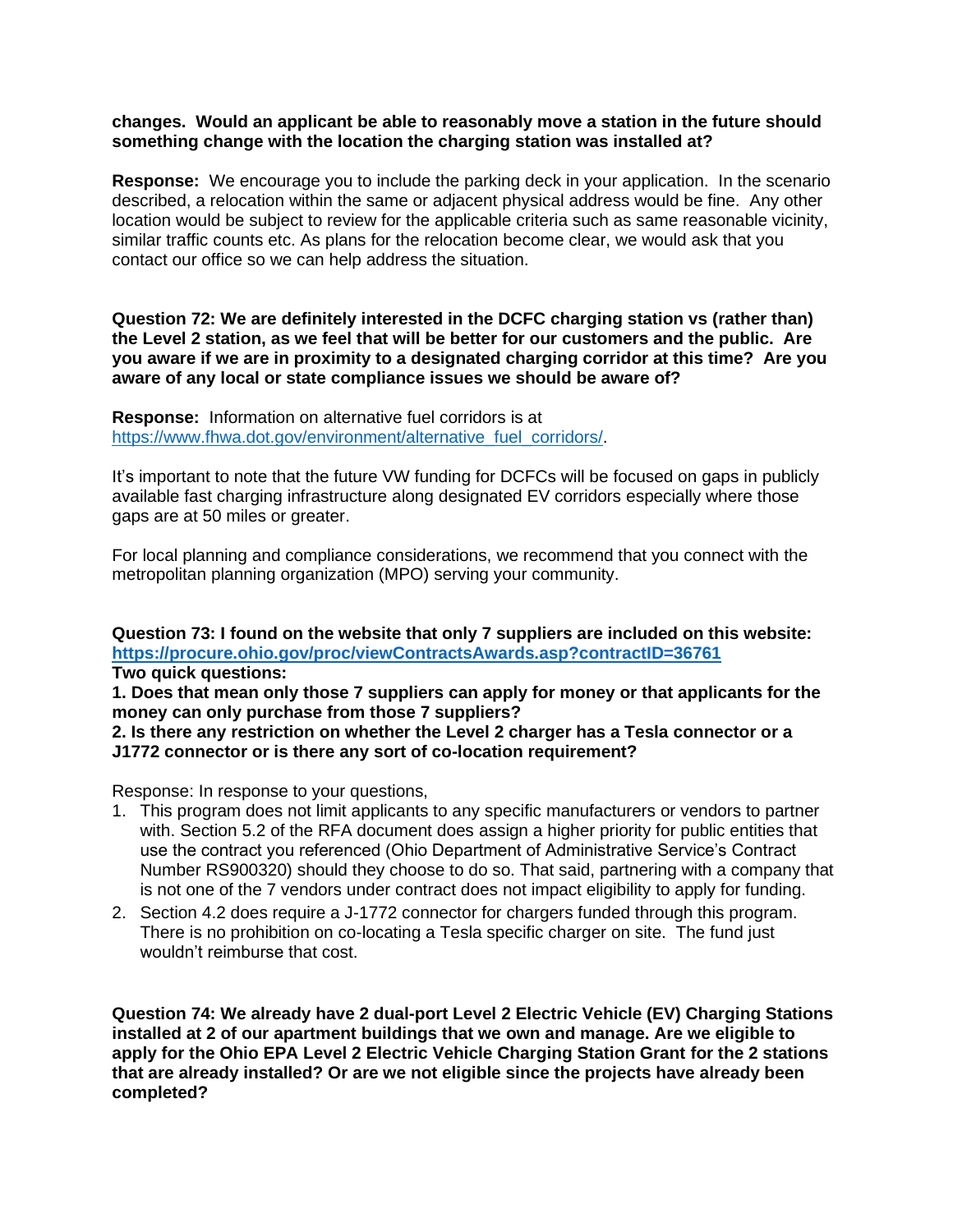**Response:** Per Section 3.4 of the RFA document, any expenses incurred before the grant agreement is fully executed are not eligible for reimbursement from the grant. Moreover, chargers at multi-unit dwellings and workplaces are not eligible for funding under Ohio's VW/DMTF Level 2 grant program.

If you have plans for any upcoming chargers at publicly available parking garages or lots, we'd be happy to help guide you through an application.

**Question 75: I've listened to the webinar. In the webinar and in the application, it states that you can list 2 sites in separate paragraphs. The two locations are on different properties, so it makes filling out section III (1) and section III (2) difficult. Do I need to settle on one address? Should I fill out page 2 and 3 twice to include both areas? Or do I need separate applications per request?**

**Response:** Given the circumstances you described, please complete one application as follows:

- 1. Please complete Section I and Section IV once.
- 2. Please complete a separate Section II, Section III and Project Budget Template for each location.
- 3. Please specify which location is a higher priority for Sharonville relative to the other.

This way, both locations will receive consideration and, depending on the rankings of all the applications we receive, the agency has the flexibility to fund neither, one or both locations.

**Question 76: We are working with a particular community on a potential site to include in our regional application and the particular spot is a public parking lot. The parcel is owned by a private entity but the parcel is under long-term lease to the public entity (30 years) for use as a public parking lot. I am told that more than half the lease term of thirty years still remains. Given that arrangement, would the project fall under the "on private property" category or the "on public property" category?**

**Response:** The location described is certainly eligible for funding since it is "available to the public". The settlement language specifically says 100% for "Government Owned Property" and 80% for "Non-Government Owned property". Consequently, a long-term lease notwithstanding, this location would qualify in the 80% category.

**Question 77: We are not a "destination" in the DriveOhio report, but 2 other entities in our county are. That seems to mean that if those two entities apply, there might not be any funding for other entities' applications – unless other counties do not have strong applications. Am I understanding that correctly?**

**Response:** You are correct in that, among applications that rank equally on all other criteria, destination locations would receive a higher priority. That said, at this point, we have no indication who will apply and how many charging stations they will apply for.

Moreover, we have no indication of the number and total \$ request of applications from other counties. Based on the applications received, Ohio EPA may opt to move unused funding from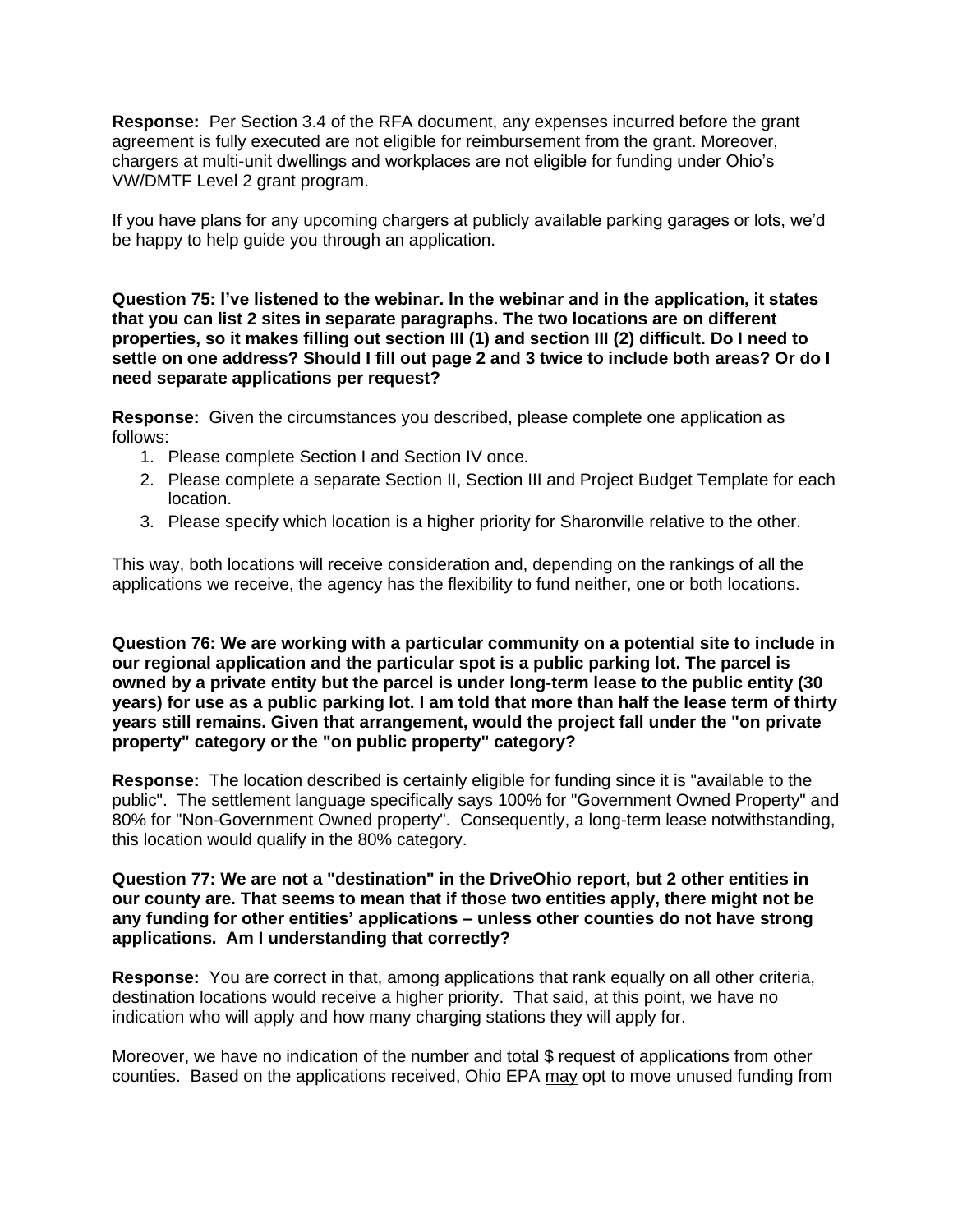one county to another to fund high quality applications in counties that are already maxed out. So, we encourage every eligible applicant to apply.

**Question 78: We are building a visitors' garage in 2021/2022 and would like to put in EV Charging stations. Our garage is in the pre-design phase and for the diagram or schematic showing existing and proposed designated EV charging parking space(s), we would like to include the two possibilities of EV Charging parking spaces in our application but we would only do one or the other, depending on the final design of the garage. Is that an issue?**

**Response:** For the schematic of the parking area, the situation you described is understandable. We will make the allowance and accept the two versions with the understanding that you will notify us as soon as a decision is made between the two. Depending on where we are in the grant making process, we will make any needed revisions to the grant contract or other relevant documents.

Also, a friendly reminder that charging stations funded by an Ohio EPA/DMTF grant would need to be publicly available and not limited to employees only.

## **Question 79: What is the time-frame within which the applicant has to complete the purchase and installation of the Level 2 charging station after award?**

**Response:** Grant recipients typically have 24 months from the when the grant is awarded. We do consider and approve project periods of up to 36 months on a case-by-case basis. If you need more than 24 months, please indicate that in your project schedule.

**Question 80: We are looking into applying or this grant. I was wondering what the official source of these funds were: federal or state? That makes a difference on how we do procurement.**

**Response:** The EV charging grant offering is a part of Ohio's VW DMTF grant program that is funded with dollars allocated to Ohio from the Volkswagen (VW) Mitigation Trust Fund, as part of a court ordered settlement to offset the excess air pollution emitted by some VW vehicles registered in Ohio that violated the Clean Air Act. Consequently, they are considered state funds.

# **Question 81: Do you have a sample site host agreement for the EV Charging Station grant available for applicants to use?**

**Response:** No. Each location/site has specific local considerations that may not be able to be addressed in a standard template. We will accept any site host agreement that includes the provisions listed in Item 10 of Section 4.1.

Further, to accommodate a broad range of applicants in different stages of the planning process, we are not requiring that a formal site host agreement be submitted with the application. Instead, as a part of the application, a simple letter of commitment from the site host is required for each location unless the site host itself is the grant applicant. Later in the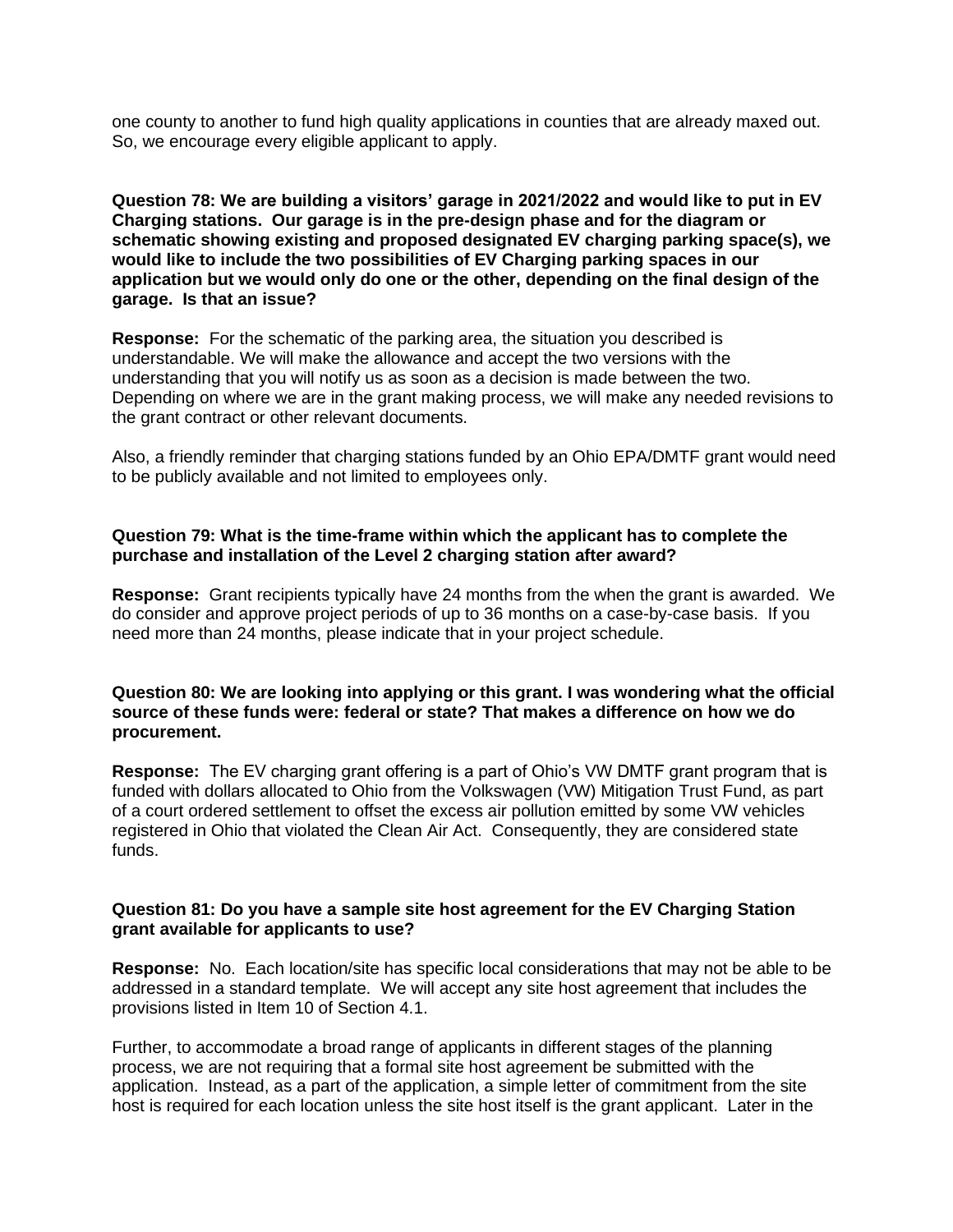process, if a location is selected for grant award (and prior to the signing of the grant contract between Ohio EPA and the applicant), a copy the formal agreement/lease/contract between the site host and charging station operator will be required.

**Question 82: Is there a grant request maximum for applicants that I am not aware of? a. Someone mentioned they thought there was a \$50,000 cap for grant request (however I did not see a maximum).** 

**b. We were hoping to have 4 EV charging spaces at the convention center and 2 spaces downtown (so 3 dual ports in total), but I can reduce the request if that is too much to ask for this cycle.**

**c. I noticed that there was \$115,000 per county in your webinar, but I thought I heard you say as grant administrators you reserve the right to transfer funds to another county.**

**Response:** Our responses are as follows:

- a. There is no maximum per applicant or location. This provides maximum flexibility for our applicants. Also, as we may have discussed before, one application may include multiple locations. However, for each application:
	- i. Please complete Section I and Section IV once.
	- ii. Please complete a separate Section II, Section III and Project Budget Template for each location.
	- iii. Please specify the priority order of the locations relative to each other.
- b. We currently do not have plans for another round of Level 2 funding. So, we recommend including all potential locations and documenting (via quotes) whatever funding is needed to complete the project.
	- i. By preparing applications as described above, all locations receive consideration and, depending on the rankings of all the applications we receive, the agency has the flexibility to fund all or some combination of locations.
	- ii. Please note that one of the ranking factors will be cost-effectiveness. In this program, cost-effectiveness will be determined (for each location) by dividing the funding requested by the number of charging ports being made available (i.e. Dollars invested per charging port).
- c. You are correct. The program currently aims to make at least \$115,000 in funding available to each county. Depending on the actual applications received, the Ohio EPA reserves the right to reallocate funding from one county to another to meet program goals.

## **Question 83: Does the Ohio EPA have a minimum requirement for how many of the vendors we contact? Or is it the City's choice how many people they wish to contact? I've only contacted the vendor who is local, and he has met me on site. I can reach out to vendors who have offices further away if required.**

**Response:** Ohio EPA does not have a minimum requirement for how many vendors the City contacts and the application would only include one quote. But, typically, we have seen site hosts seek at least 2 to 3 quotes for purposes of cost comparison, services included etc. Obviously, the city is expected to follow whatever procurement rules are applicable to it. If you need to identify more vendors, one option may be to take a look at the 7 vendors currently under contract with Ohio DAS at

<https://procure.ohio.gov/proc/viewContractsAwards.asp?contractID=36761>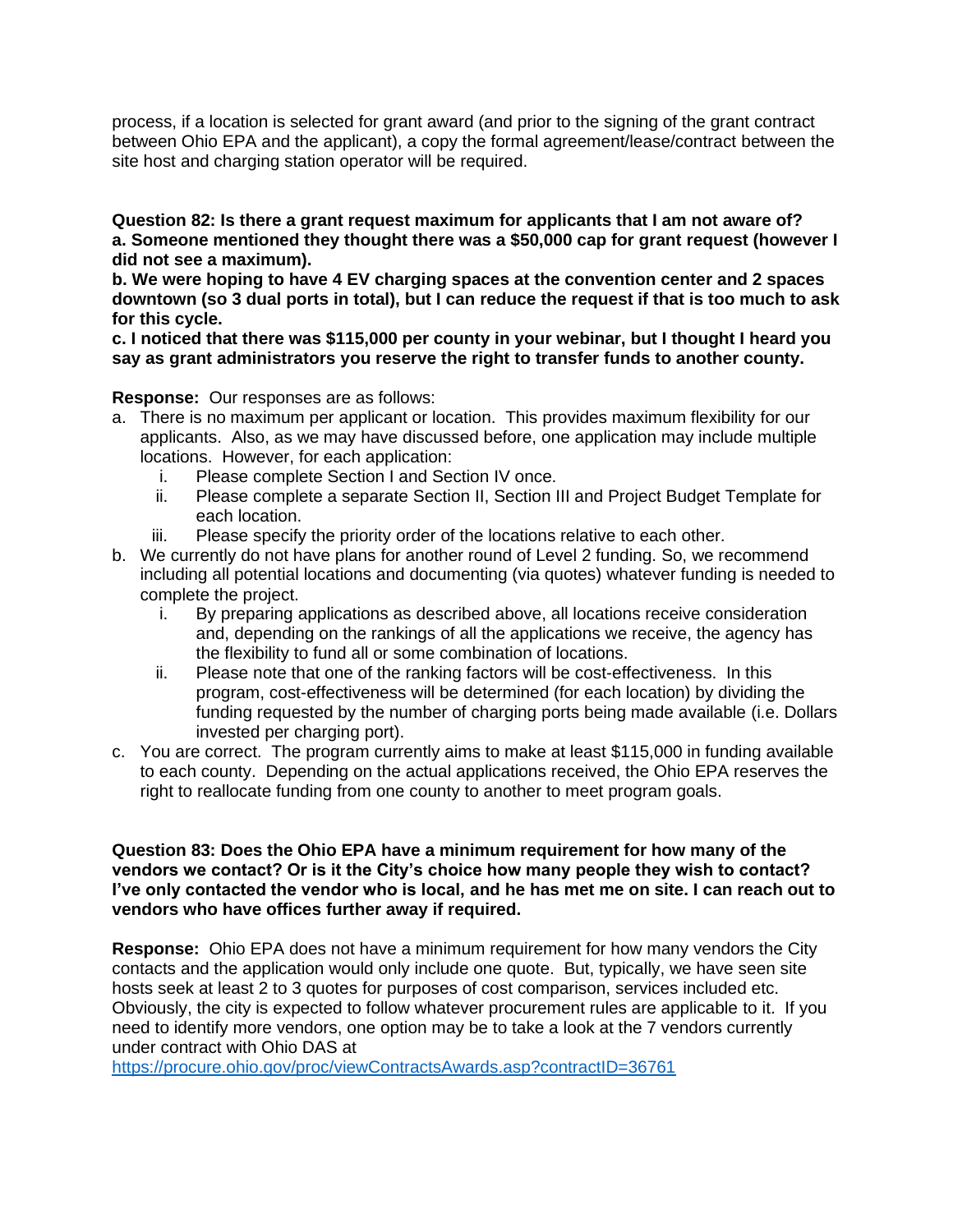**Question 84: On the previous NOX grant we submitted OEPA was willing to review before submission to ensure that we included all relevant information. We are nearing completing on our L2 charger app and I was wondering if that opportunity was available for this program. We are looking to have a completed application by September 18th and could get you a copy then. If not, just let me know. Either way, we will still be ready.** 

**Response:** We'll be happy to take a quick look at applications emailed to us by **close of business on Monday, September 21, 2020**.

**Question 85: As a destination location, our Zoo is interested in pursuing the Level II grant opportunity. We are requesting a variance similar to that for parks from the 16 hours per day minimum availability. We started as a municipal park, however, since incorporating as a nonprofit organization in the 1980s, we are no longer under a municipal parks department. Our operating hours do vary seasonally, like a park. Our gates are open 13 hours per day, from 6 am to 7 pm, while typically there are times of year when gates are opened longer (typically some months in fall and winter when we have seasonal events). If we could have a 13-hour variance, we would be able to place the chargers in preferential parking spots nearest the Welcome Center, and that would increase the visibility of electric vehicle charging considerably and would meet the purposes of the grant better.**

**Response:** Based on the circumstances described in your email below, the Zoo's request for a variance from the 16-hour access requirement is granted. Destination locations with similar limitations are strongly encouraged to contact us asap for a similar variance.

**Question 86: Is there an editable version of Appendix D: the budget template or the DMTF application certification? I have only been able to locate it in the main PDF file.**

**Response:** We have uploaded a fillable template for the budget and certification statement at [https://epa.ohio.gov/oee/#1844010701-dmtf-2020-request-for-applications-for-level-2-electric](https://epa.ohio.gov/oee/#1844010701-dmtf-2020-request-for-applications-for-level-2-electric-vehicle-charging-stations)[vehicle-charging-stations](https://epa.ohio.gov/oee/#1844010701-dmtf-2020-request-for-applications-for-level-2-electric-vehicle-charging-stations)

### **September 14, 2020 Update**

# **Question 87: Is section 4.1.4 saying that you are requiring an ADA spot per regular parking spot?**

**Response:** Charging stations funded under the VW program must provide at least one ADAaccessible EVSE per location. It is preferred but not necessary to designate the accessible EVSE exclusively for users with a disability. Also, applicants are expected to consult with their respective architectural, municipal, and state authorities with regard to complying with ADA requirements applicable to the parking spaces and EV charging equipment. While we aren't funding workplace charging under our program, for technical specifications associated with ADA compliance, we are referencing the document at

[www.afdc.energy.gov/uploads/publication/WPCC\\_complyingwithADArequirements\\_1114.pdf](http://www.afdc.energy.gov/uploads/publication/WPCC_complyingwithADArequirements_1114.pdf)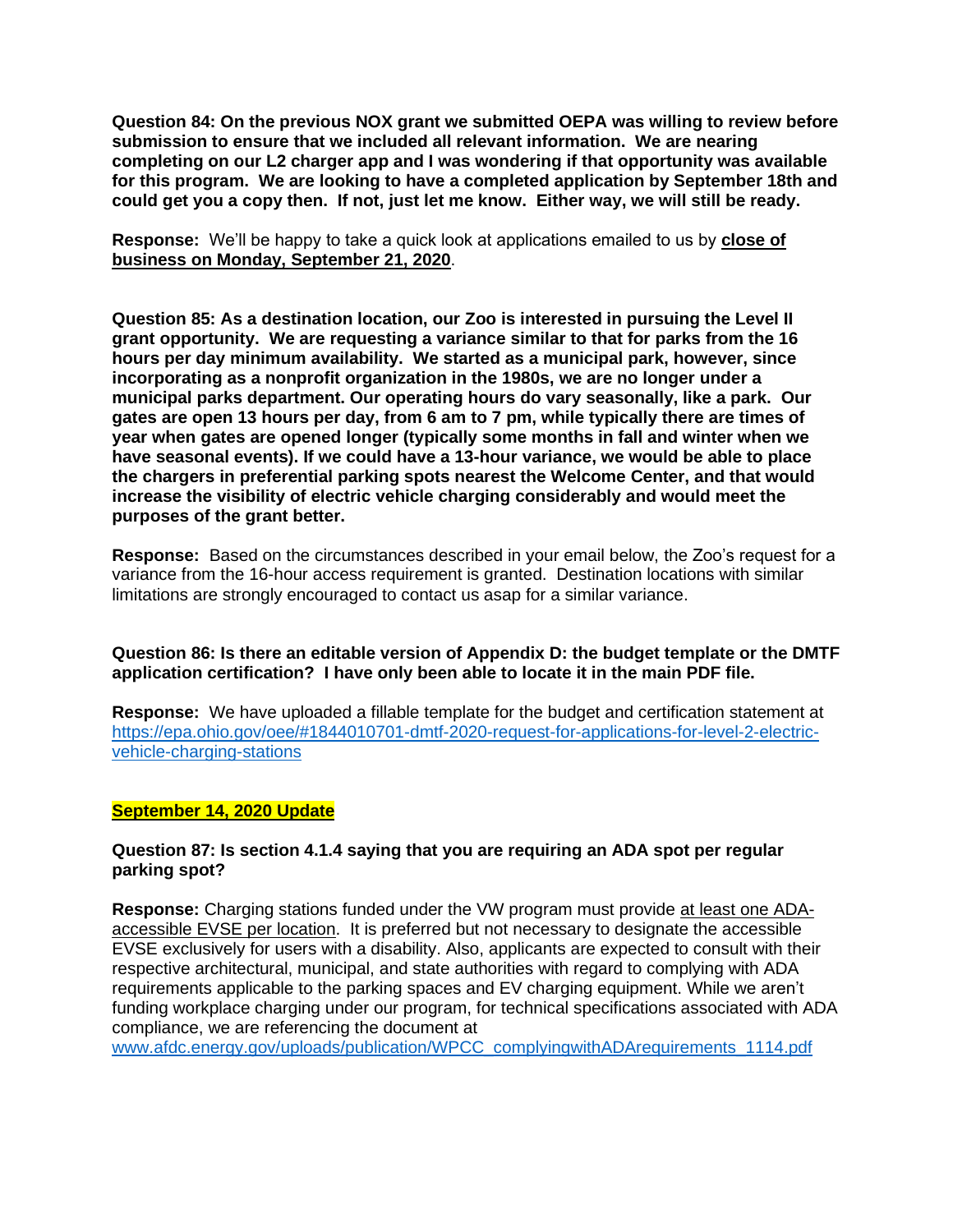**Question 88: I was reading through the certification statement document and came to this statement:**

**"The applicant has received approval from the organization's governing body, to apply and make use of the funding under this program."**

**I was certain I heard during the presentation that legislation was not required – would you confirm yes or no? Thank you.**

**Response:** Our program does not require legislation; we only require that you have approval from your organization to apply for the grant.

Some communities require a resolution from their governing council before a grant application is applied for. Others require a council or other vote only at the point of accepting the grant if awarded. If your municipal entity's procedure calls for a vote prior to submitting, and that it be heard in successive public meetings before the vote, such that the process won't be completed before the grant application deadline, it will be fine for you to submit the grant application with this one box unchecked in the applicant certification statement.

In your application materials, you would let us know that you have started the procedure for approval, and that you will provide another copy of the certification statement with all the boxes checked once that process has been completed. We would accept the application as complete for now but, should you be selected for a grant, we would hold off on issuing a grant award contract (in December) until the revised certification has been submitted.

## **Question 89: I had an additional question come up from a potential host site. They have an office building that has multiple office tenants in it. Since the location serves multiple tenants and employees, would a location like this be eligible?**

**Response:** An office complex with multiple office tenants is an eligible location. However, for ranking purposes, the applicant would need to make a strong case for measures that will be put in place to make the chargers truly accessible to members of the public, rather than monopolized by employees.

## **Question 90: Just confirming that electrical drawings are considered an eligible project expense. The drawings would only pertain to the EV station project - not any other construction project.**

**Response:** The seven eligible DMTF cost categories are listed in Section 3.4 of the RFA document. Developing plans and drawings are not an eligible cost.

**Question 91: I have a question regarding the EV Grant I was hoping you could help with. In the application, we need to describe the proposed fee/rate structure to use the EV chargers, if any. I was planning to do a little more research into this to see what approach might make the most sense but have not yet had a chance. Do you have any thoughts on how we might approach this?**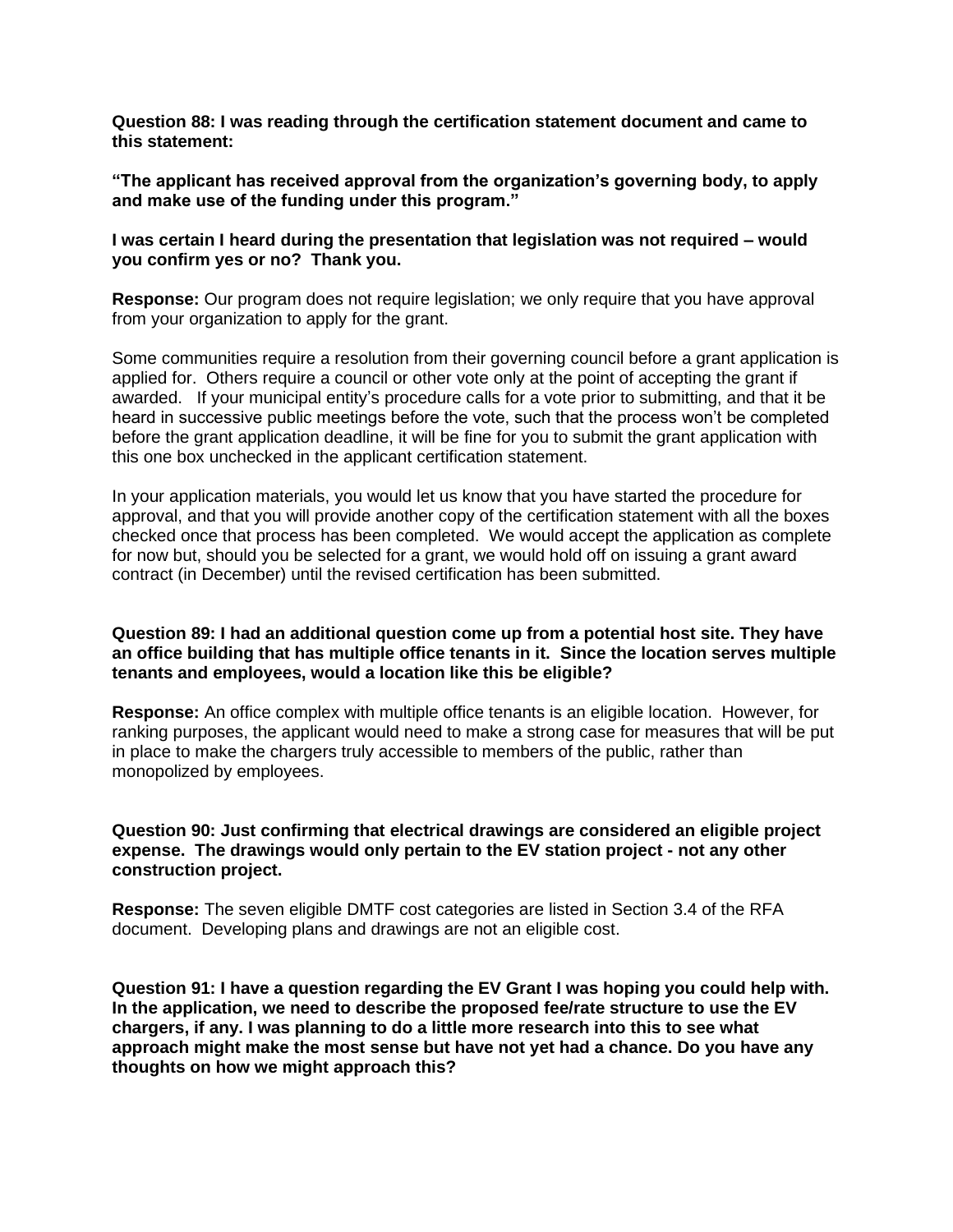**Response:** Our advice on fee/rate structures is to discuss this with your selected EVSE vendor. Based on other similar locations, they would be best positioned to advise you on what works. The goal is to try to balance between your monthly electric costs incurred vs. actually facilitating (and not deterring) usage vs. (if it's free) limiting users who occupy a charger beyond what's needed.

### **Question 92: I do have a question on the side of procurement – would you prefer to see us obtain 3 quotes from vendors or bid out the charging stations and electrical upgrades, or if decided to use the State Contract, just move forward with one of those vendors? Does the vendor need to be decided prior to application submission?**

**Response:** Each application should include a vendor quote covering the line items in the project budget that you are seeking a grant for. That quote will help us review and rank your application and, if selected for a grant, determine the grant amount.

We do not specify or recommend which vendor to use, nor do we have a requirement for multiple quotes. We do know that, in the interest of time, some municipal applicants opted to simply contact the vendors on the DAS contract list, have 3 of them come on site and provide quotes and then went with one of those quotes. Please note that you shouldn't sign any contract with a vendor prior to the grant award. Just get a quote from the vendor you are going with.

Also, we did not anticipate an applicant switching vendors after the application is submitted or a grant is awarded. We would work with you to see if a change in vendor can be accommodated but your grant amount will likely be locked in based on the application. Finally, all applicants are expected to comply with all state or local procurement rules that apply to them.

**Question 93: I've just been instructed that the City is considering adding Level 2 chargers to about 4 city public parking garages. (Two existing and 2 being built). Just now looking at the budget spreadsheet in the online application you provided, and the work will be bid out so we won't have exact quotes. As we've installed at 20 locations for our own fleet, is it permissible for us to use this information and just provide a budget estimate?**

**Response:** Given the circumstances you described, in lieu of a quote, we will accept a 3rd party invoice/payment from within the last 12 months for the same chargers/services.

# **Question 94: We do NOT have 240 volts widely available on campus (I think only 1 or 2 buildings). We do have 208 volt systems available in almost all bldgs. 240 volt service is more common for residential users and 208 volt service is typical of commercial and business users. Can the grant be used with a 208 volt system?**

**Response:** Industry standards accept both 208V and 240V chargers as Level 2 charging due to a limited difference in charging times for user vehicles. Given that, we will accept 208 volt systems. That said, all other factors being equal, we may rank applications with 240 systems higher than 208 volt systems.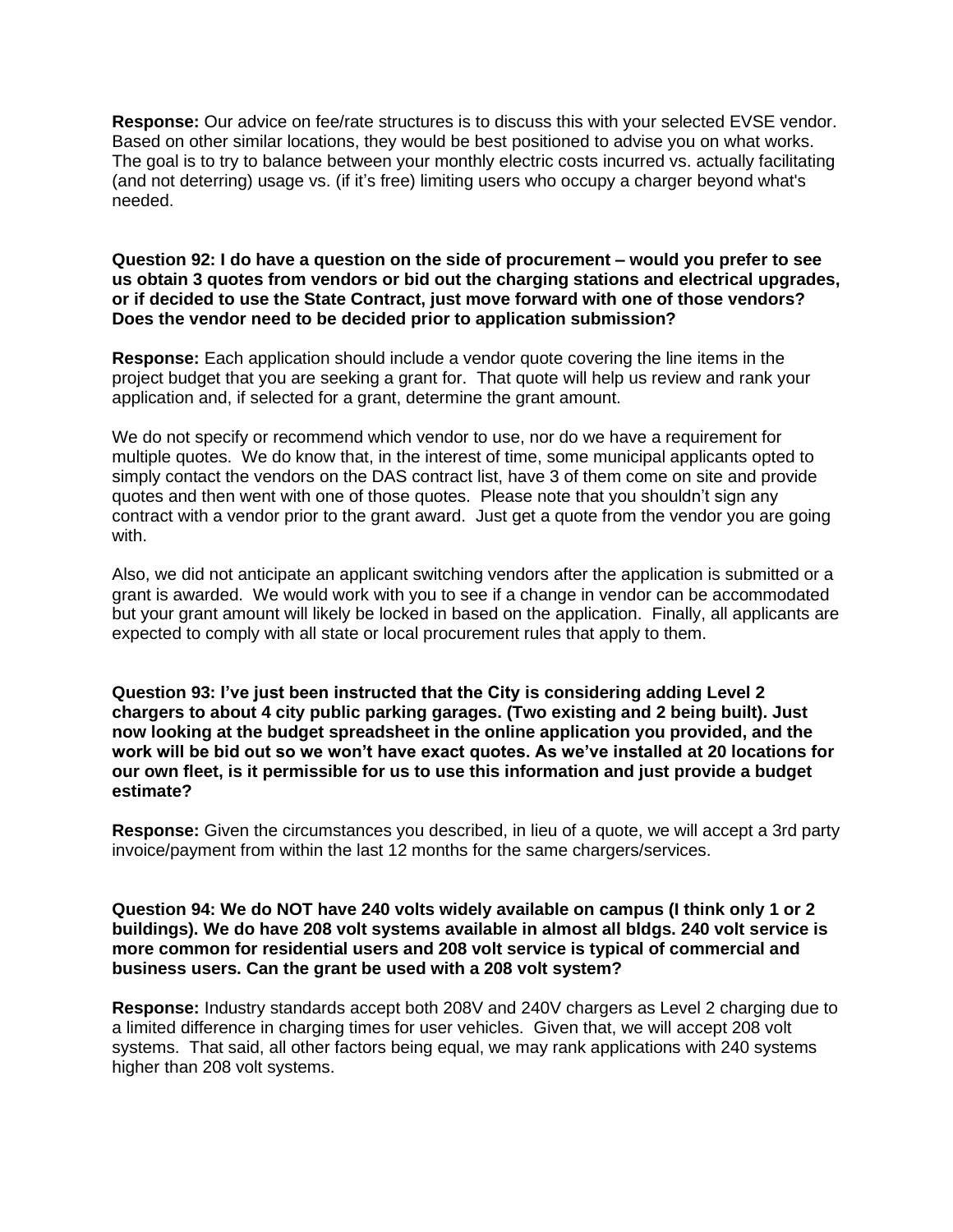**Question 95: In reading the latest Level 2 RFA Q&A document it appears to me that questions 18 and 70 are the same question but have different answers.**

**We have two proposed projects that would be along these lines. In both cases the existing single-port charger is a basic non-networked unit, vintage 2011 or so. In one location the site owner is interested in going from the one to four ports. In the other going from the one to two ports. So both projects represent an expansion. So, my question is which of these questions/responses is applicable to these proposals?**

**Response:** The responses are to two different questions and are actually correct although, in retrospect, could have been better worded for the Q&A document.

Question 18 refers to a situation where previously installed chargers have been abandoned and out of service for a long time because the company that installed them went out of business many years ago. Question 70 refers to a different situation where an existing location has functioning Level 2 chargers that are non-networked.

Because our program goal is to expand the availability of publicly available charging (primarily, by filling geographical gaps), we are allowing for additional chargers to increase capacity at a location but not a straight replacement of existing, functioning chargers. Along those lines, you'll notice in the RFA that proposed chargers that are further away from existing ones will receive a higher priority.

**Question 96: Regarding the EVSE Applicant Certification Statement, in a case where the applicant is a Regional Planning Commission (and does not own any of the proposed sites). The latest Q&A references a letter of commitment in Question 55. Would a completed Applicant Certification Statement meet that requirement? And if so, since our RPC is the applicant but the real commitment will be coming from the various cities, should we just get that applicant certification from each city (regardless of whether they own the property in question)? Or should we get one per location?**

**Response:** Item 8 of Section 5.1.1. of the RFA requires a letter of commitment from the charging station host site (unless they are themselves the applicant). This option was provided to reduce applicant burden and defer the effort of a formal site host agreement until a location is actually selected to receive a grant.

An Applicant Certification Statement from each city won't do it (unless they own the land the chargers are going on). An Applicant Certification Statement from each site host would not be appropriate considering the numerous additional requirements they will be committing to.

The preferred approach in this situation would be to submit a simple form letter 9signed by each site host) listing the elements in Item 10 of Section 4.1.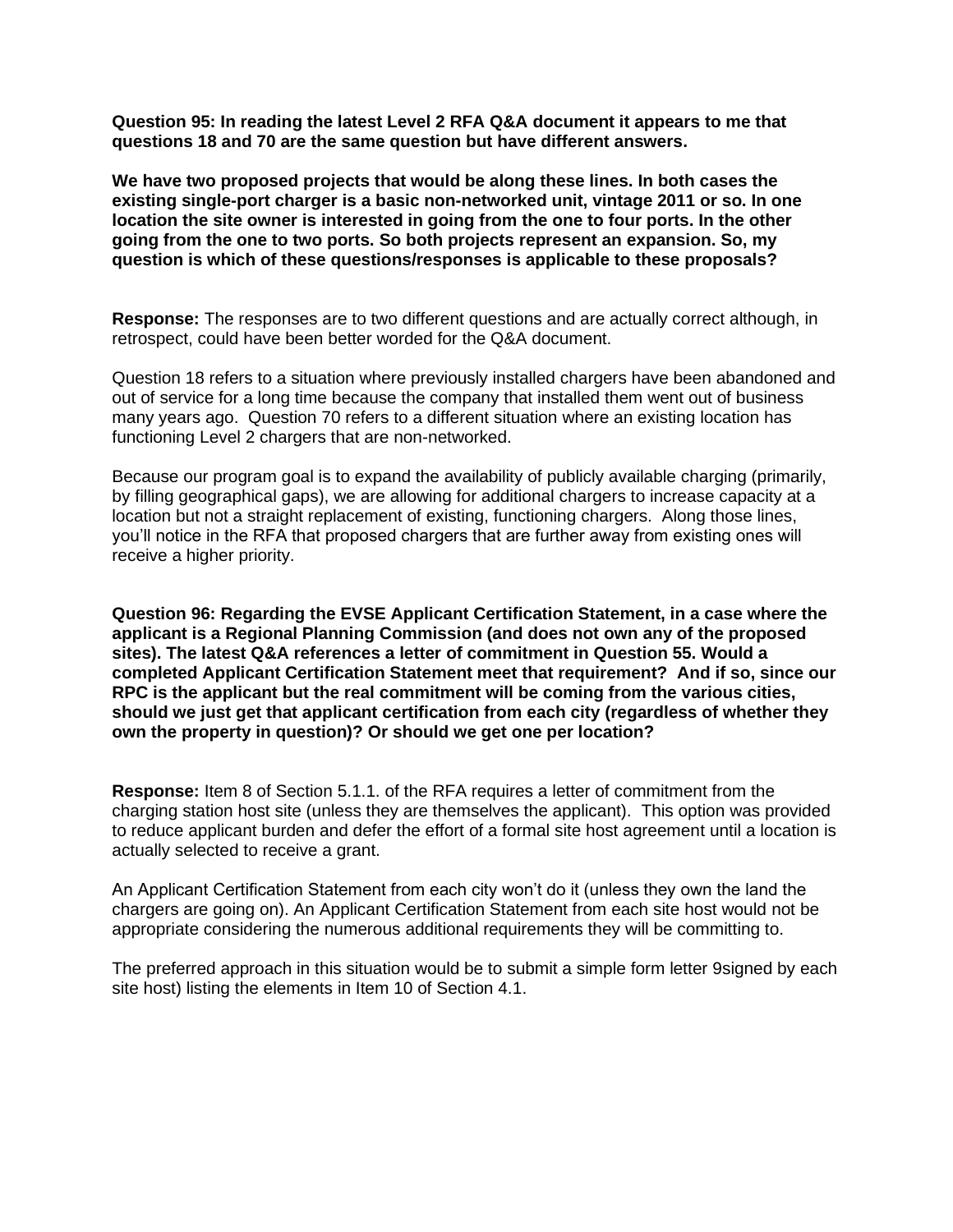# **Question 97: Would there be any penalty for having the charging stations in a facility that is shared between public and employee parking as long as the facility is open to the public for the required 16 hours per day?**

**Response:** Charging stations in a facility that is shared between public and employee parking that are open to the public for the required 16 hours per day are eligible for funding. For ranking purposes, we are encouraging applicants to make a strong case for measures that will be put in place to make the chargers truly accessible to members of the public, rather than monopolized by employees.

# **Question 98: This evening our City Council will consider approving the attached Resolution authorizing us to submit the EVCS grant application. One of our Councilman had a few questions (see below). Would you be able to address any of these?**

**1. (What is the) Purpose of having the devices networked?**

**2. Why does the usage data have to be collected.?**

**3. Who is responsible for ensuring reports are submitted?**

**4. Who is responsible for maintaining the devices and email distribution lists about the current condition of the chargers?**

**Response:** Below are our responses:

1. Networked chargers provide several benefits to both the site host and the end user (EV owner) over non-networked chargers. A few are listed below:

a. Enhancing the customer experience by letting customers locate and reserve nearby charging stations so it's ready when they get there, letting them pay quickly and conveniently using stored credit card information, notifying them when their car is done charging and giving them a way to report problems with charging stations or other customers using poor charging etiquette. b. Helping site hosts/operating companies with remotely monitoring the current status and performance of a charging station, knowing instantly if a charging station is down or underperforming, adjusting pricing by time of day or time connected or another parameter, and diagnosing (or, in some cases, even fixing) problems remotely, thereby, avoiding a field service call.

2. The State of Ohio is providing these grants to help increase the availability and public awareness of electric vehicle charging stations in Ohio. High level usage data helps the local community, regional planning agencies and the state learn about trends in demand and usage, measure the effectiveness of the program and help with future planning efforts and resource allocation. We would emphasize that the state is not interested in identifying information at an individual level. Rather, we are looking at 6 months of aggregated utilization data listed in Section 4.4.2 of the RFA document.

3. The grant recipient is responsible for ensuring reports are submitted. However, please note that the usage reports include standard parameters that vendors have already confirmed they can easily provide to the grant recipient on a routine basis.

4. The grant recipient is responsible for maintaining the devices and email distribution lists about the current condition of the chargers. However, the grant program requires that the applicant enter into a 5-year maintenance agreement and makes that cost reimbursable under the program.